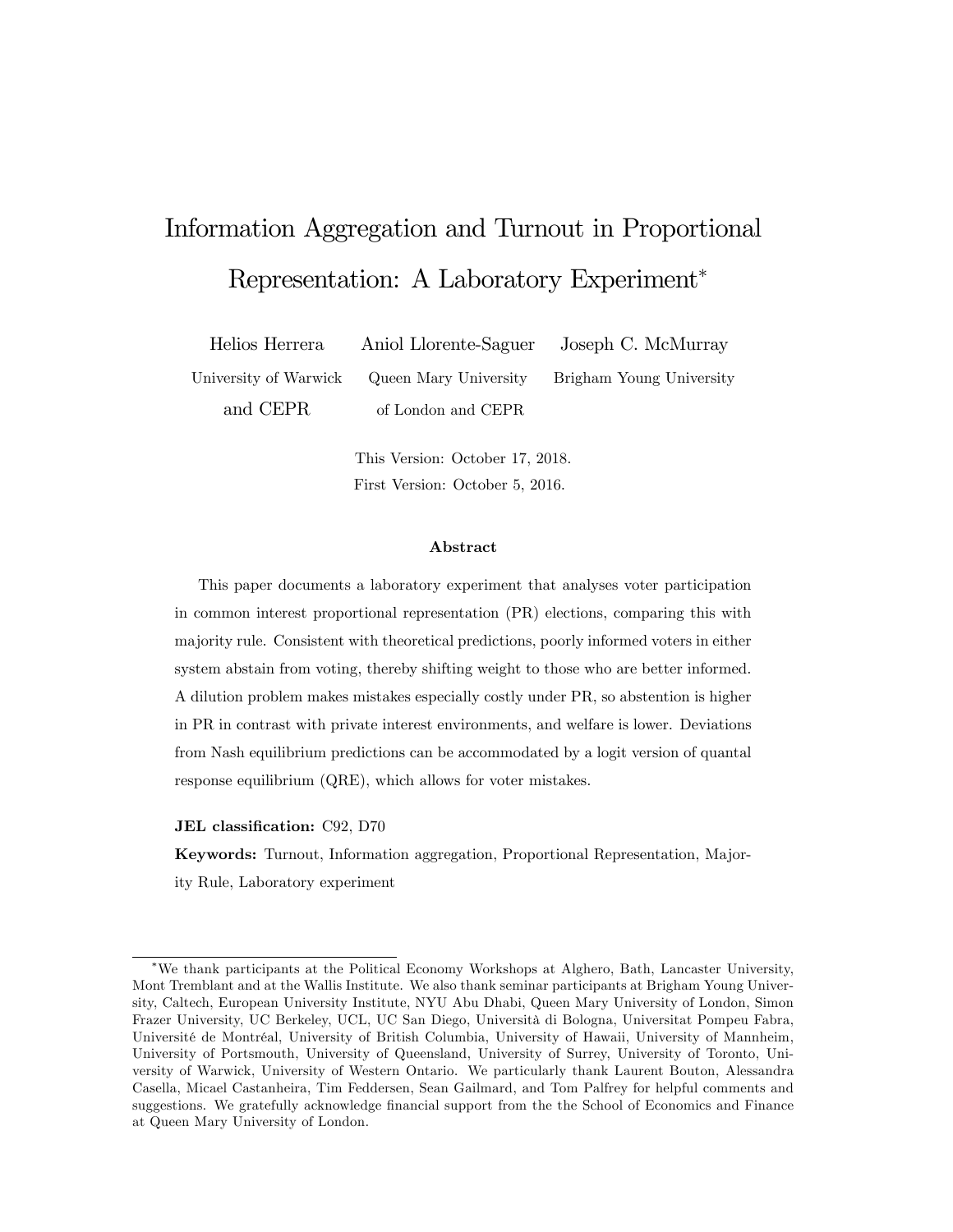## 1 Introduction

Voter participation is an essential component of democracy, and changes in the level of participation may affect electoral outcomes, the political positioning of the competing parties, and ultimately public policy. Because participation is the most readily observable decision that voters make, it provides a useful window into voter rationality and motivations, and so has been the subject of voluminous literature. Like other political behaviors, however, the decision of whether to vote or not likely depends in part on the electoral rule used to aggregate votes. Existing literature focuses almost exclusively on majority rule. An alternative electoral system that has grown increasingly prevalent in parliamentary elections, and is now used in over 53% of countries, is proportional representation (PR), which seeks to match legislative seats more proportionally to vote shares.<sup>1</sup>

It is inherently difficult to get reliable estimates of the causal impact of political institutions on political behavior such as voting because, as Acemoglu (2005) points out, institutions themselves are endogenous, and depend on a myriad of cultural and historical idiosyncrasies that are difficult to control for. Early cross-national comparisons of turnout under PR and majority rule find higher turnout under  $PR<sub>1</sub><sup>2</sup>$  but often do so by excluding important cases, such as New Zealand, where turnout declined with the switch from majority rule.<sup>3</sup> In his survey on voter turnout, Blais (2006) concludes that many of these empirical Öndings are not robust, or lack compelling microfoundation. To avoid these challenges, we turn to the experimental laboratory.

Existing literature offers several experimental comparisons of turnout under PR and majority rule.<sup>4</sup> However, all of these implement *private interest* models of elections, meaning that voters have common information, but derive idiosyncratic utilities from various policy outcomes. This paper documents the Örst laboratory experiment (to our knowledge)

<sup>1</sup> See the webpage of the ACE Electoral Knowledge Network, http://aceproject.org/epicen/CDTable?question=ES005&set\_language=en (accessed 9/1/2015). PR elections are especially prevalent in Europe and Latin America.

<sup>&</sup>lt;sup>2</sup>For example, see Powell (1980, 1986), Crewe (1981), Jackman (1987), Blais and Carthy (1990), Jackman and Miller (1995), and Franklin (1996).

<sup>3</sup> See Blais (2000, 2006). Switzerland is a prominent example of a PR system with low turnout. Evidence from Latin America also runs counter to folk wisdom, as well.

<sup>4</sup> See Schram and Sonnemans (1996), Herrera, Morelli and Palfrey (2014), and Kartal (2015b) for experimental comparisons of these two institutions. Other examples of papers studing participation under majority rule are Cason and Mui (2005), Levine and Palfrey (2007), Großer and Schram (2010) and Blais and Hortala-Vallve (2016a,b). See also Kamm and Schram (2014) for PR. For a compehensive survey of this literature, see Palfrey (2015) and Kamm and Schram (2016).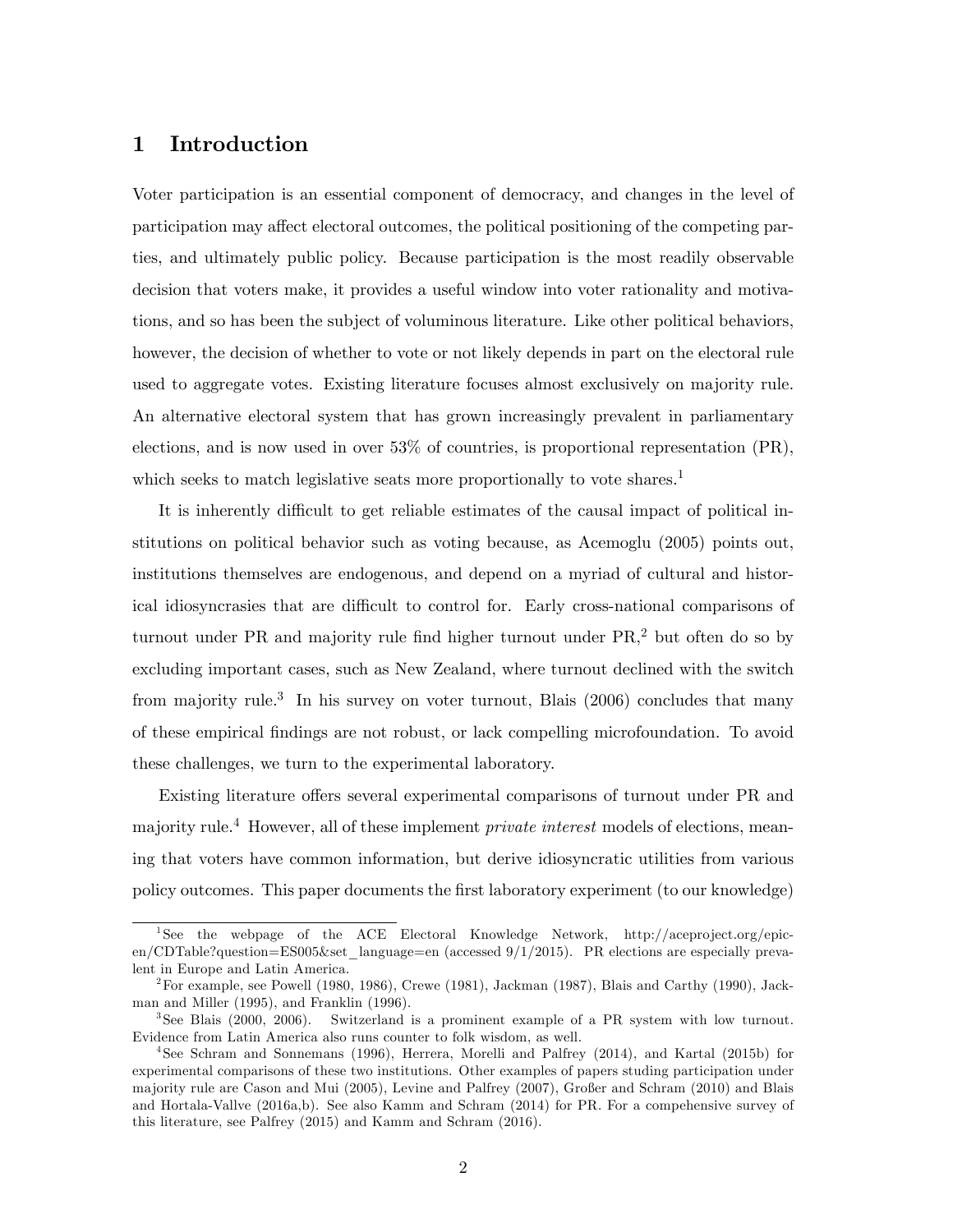that instead implements a *common interest* specification, meaning that voters ultimately share a desire to implement whichever policies are truly best for society, but have imperfect information about which policies these are; in other words, elections serve to aggregate information, rather than preferences. This distinction is important for both empirical and theoretical reasons. It is important empirically because an extensive literature finds information to be the most important empirical determinant of voter participation: voter surveys show political knowledge, attention to politics and education to be the variables most closely associated with voter participation, while field experiments reveal the impact of information on turnout to be causal.<sup>5</sup> It is important theoretically because the private and common interest paradigms make opposite predictions regarding turnout. As long as support for two opposing sides is not precisely balanced, Herrera, Morelli, and Palfrey (2014) show that turnout in a private interest model should be higher under PR than under majority rule.<sup>6</sup> In a common interest setting, however, we find in Herrera, Llorente-Saguer, and McMurray (2018) that PR gives voters a stronger reason to abstain.

In a central paper on information aggregation in large elections, Feddersen and Pesendorfer (1996) explain the empirical importance of information by pointing out that voters who lack strong knowledge of the issues or candidates can use abstention as a way of strategically delegating their decision to those who know more, thereby avoiding the swing voter's curse of overturning an informed decision.<sup>7</sup> This information rationale for abstention is also useful for understanding why voters might skip races on a ballot, even after voting costs are sunk<sup>8</sup>, and has been successfully reproduced in laboratory experiments.<sup>9</sup> In Herrera et al. (2018), however, we point out that because it relies on the pivotal

<sup>&</sup>lt;sup>5</sup>For an extensive review of this empirical literature, see Blais (2000) and also McMurray (2015). Guiso et al. (2017) also find survey evidence that turnout is highly correlated with attention to political news.

<sup>6</sup> See also Faravelli and Sanchez-Pages (2014), Kartal (2015a), and Herrera, Morelli, and Nunnari (2015).

 $7$ The common interest assumption, which traces back to Condorcet (1785), is important because betterinformed peers are only helpful if they share a voter's own preferences. For a detailed discussion of this assumption, see McMurray (2017a). The common interest approach to elections has supported a variety of applications, including Feddersen and Pesendorfer (1998), Martinelli (2006), Bouton and Castanheira  $(2012)$ , Ahn and Oliveros  $(2016)$ , Bouton et al.  $(2016)$ , McMurray  $(2013, 2017b, c,d)$ . For a review of early contributions, see Piketty (1999). These theoretical constributions have also inspired experimental research. See, for instance, Guarnascheli et al. (2000), Goeree and Yariv (2011), Bhattacharya et al. (2014), Fehrler and Hughes (2015), Le Quement and Marcin (2015), Mattozzi and Nakaguma (2015), Bouton et al. (2017), and Kawamura and Vlaseros (2017). See Palfrey (2015) for an overview.

<sup>&</sup>lt;sup>8</sup>Empirically, Wattenberg, McAllister, and Salvanto (2000) find a lack of political knowledge to be the most significant factor explaining partial ballots.

<sup>&</sup>lt;sup>9</sup>Battaglini, Morton and Palfrey (2008, 2010), Morton and Tyran (2011), and Mengel and Rivas (2016) document abstention for informational reasons under majority in the laboratory. Großer and Seebauer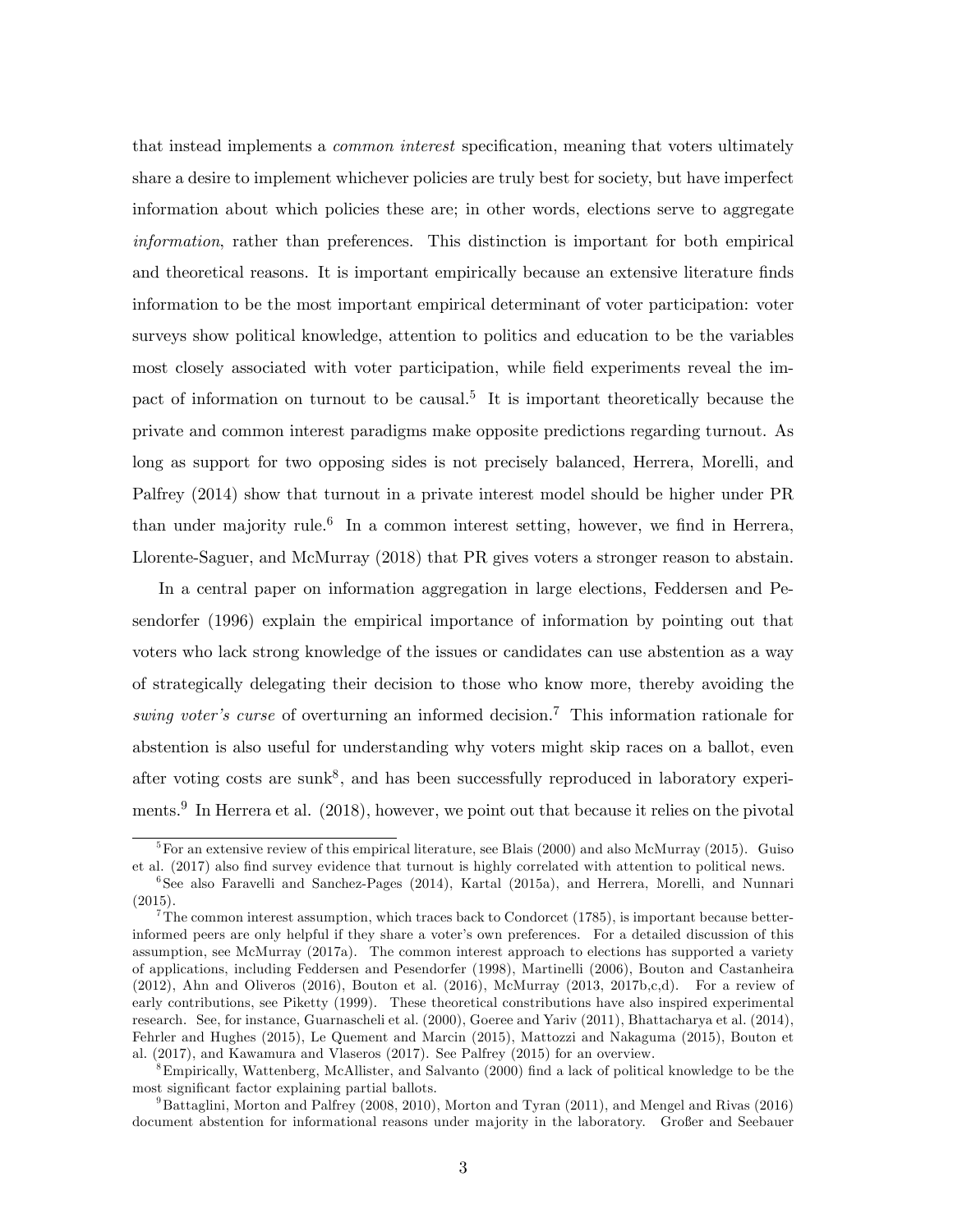voting calculus, the swing voter's curse only applies to majority rule, and cannot explain abstention in PR elections. That paper identifies a different rationale for abstention that applies to PR instead, namely that voters abstain to avoid the *marginal voter's curse* of diluting the pool of informed opinions. This new rationale is useful because, empirically, information seems just as important for turnout in PR as it is for majority rule.<sup>10</sup> Partial ballots seem just as prevalent under  $PR$ , as well.<sup>11</sup>

This paper develops a new model that is similar in spirit to Herrera et al. (2018), but better suited to laboratory experiments, since it includes only a finite number of voters and only two information levels. Because the model is not fully tractable, we combine the theoretical analysis with numerical simulations to study the properties of both electoral systems. We find that voters with high levels of information should vote more frequently than those with low levels of information. The tendency to vote should also be higher in electorates that are more partisan. For any level of partisanship, abstention should be weakly higher under PR than under majority rule. All of these comparative static results mimic those found in Herrera et al. (2018). The logic generating these results is that, under PR, one vote dilutes the impact of other votes. Mistakes therefore have more permanent impact, and so are more costly, and voters with low levels of information are more careful to avoid them. Abstention is lower in more partisan electorates because a voter is less willing to trust the decision of his peers, who are less likely to share his preferences.

After deriving the implications of the theoretical model, we test these predictions in a laboratory experiment with a  $2 \times 3$  between-subjects design, varying both the voting rule and the preference composition of the electorate. Perhaps not surprisingly given the complexity of the experiment, levels of voting and abstention by laboratory participants do not closely match the point predictions of the equilibrium analysis. However, patterns of participation align closely with the equilibrium comparative static predictions of the model. In particular, abstention is higher under PR than under majority rule, and welfare

<sup>(2016)</sup> show that abstention also takes place in a setting with endogenous information.

 $10$  For example, see Sobbrio and Navarra (2010) and Riambau (2018).

 $11$ In the 2011 Peruvian national elections, for example, 12% of those who went to the polls failed to cast valid votes in the Presidential election (the first round of a runoff system), but larger fractions, namely  $23\%$ and 39% respectively, failed to vote in the PR elections for Congress and for the Andean Parliament. A lack of information seems just as plausible a rationale for abstention in these elections as in the presidential election.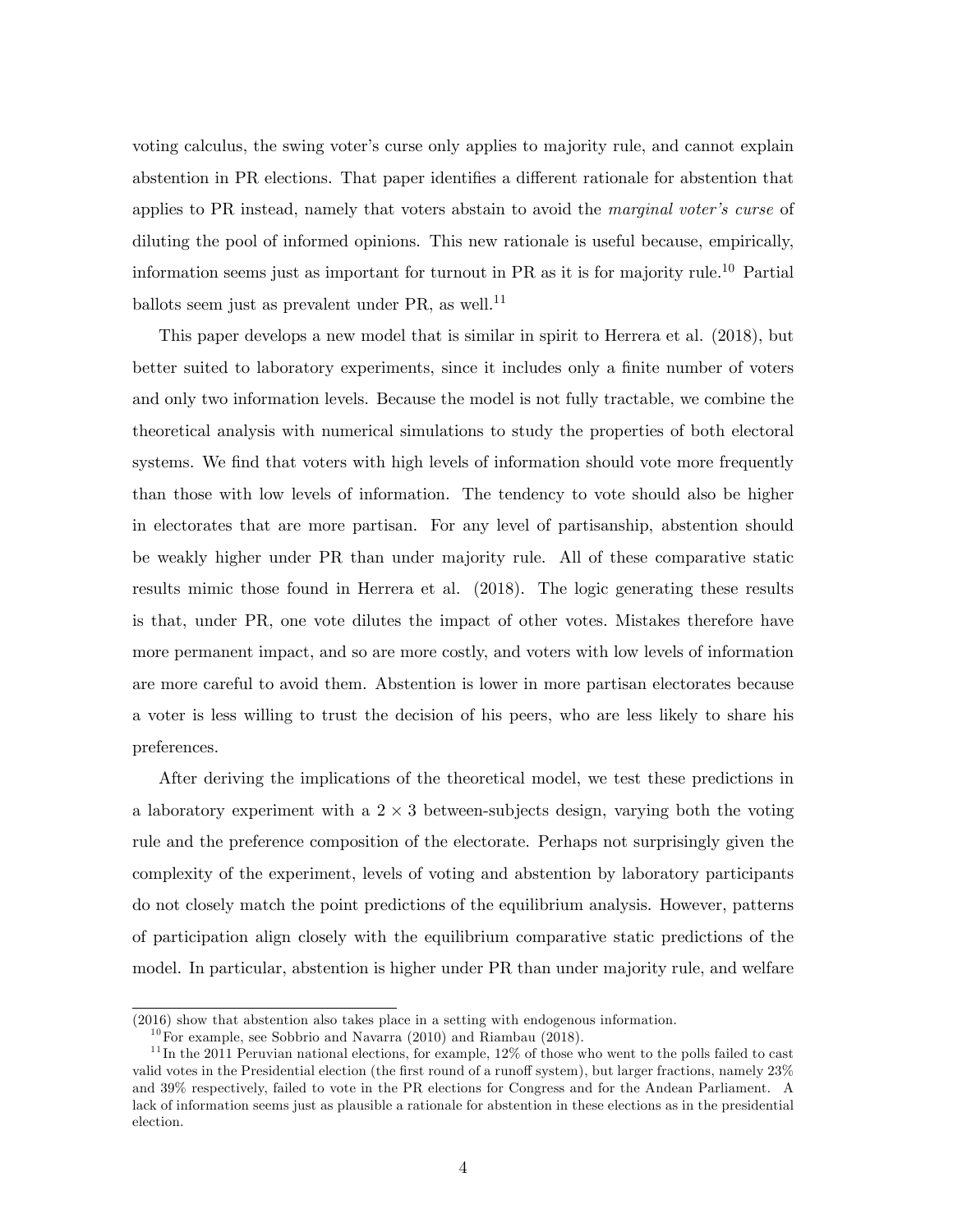is lower. For either electoral rule, abstention decreases with partisanship. Voters with better information are more likely to vote, and the best informed voters rarely abstain. Some informed voters do abstain, and some voters vote contrary to their private signals; such behavior is difficult to square with the equilibrium model, but fits readily into an augmented model, in which voters make mistakes computing the expected utility associated with various actions.

To our knowledge, this paper is the first to compare strategic abstention under PR and majority rule in a common interest, laboratory environment. As such, it relates closely to two strands within the experimental literature. One of these strands compares turnout across electoral rules in private interest settings. Schram and Sonnemans (1996) offer the first such experiment, showing that whenever the support for each of the two alternatives is balanced, turnout tends to be higher under majority rule. However, Herrera, Morelli and Palfrey (2014) and Kartal (2015b) then consider environments where one of two parties expects greater support than its rival, which is the generic condition, and show that turnout is instead higher under PR. Whereas these models focus on private interest and costly voting, ours focuses on common interest and costless voting, and makes the opposite prediction.<sup>12</sup>

A second strand of experimental literature studies strategic abstention. Battaglini, Morton and Palfrey (2008, 2010) first document laboratory responses to the swing voter's curse, confirming that informed voters participate more often than uninformed voters, and that many uninformed voters vote to correct for the presence of biased partisans. Those authors analyze a rather stark case in which voters are either perfectly informed or perfectly uninformed; Morton and Tyran (2011) study a related setting in which voters receive noisy but informative information with different precisions, finding that poorly informed voters tend to vote less than highly informed voters, even when this is harmful for collective welfare. However, all of these studies focus exclusively on majority rule; to the best of our knowledge our experiment is the first one to study strategic abstention under alternative rules (and PR in particular).

 $12$  For a compehensive survey on the private-interest experimental literature comparing turnout under majority rule and PR, see Kamm and Schram (2016). Comparing PR and majority rule, even beyond the specific issue of voter participation, is an active line of research outside experimental literature, as well; for example, see Persson and Tabellini (2003).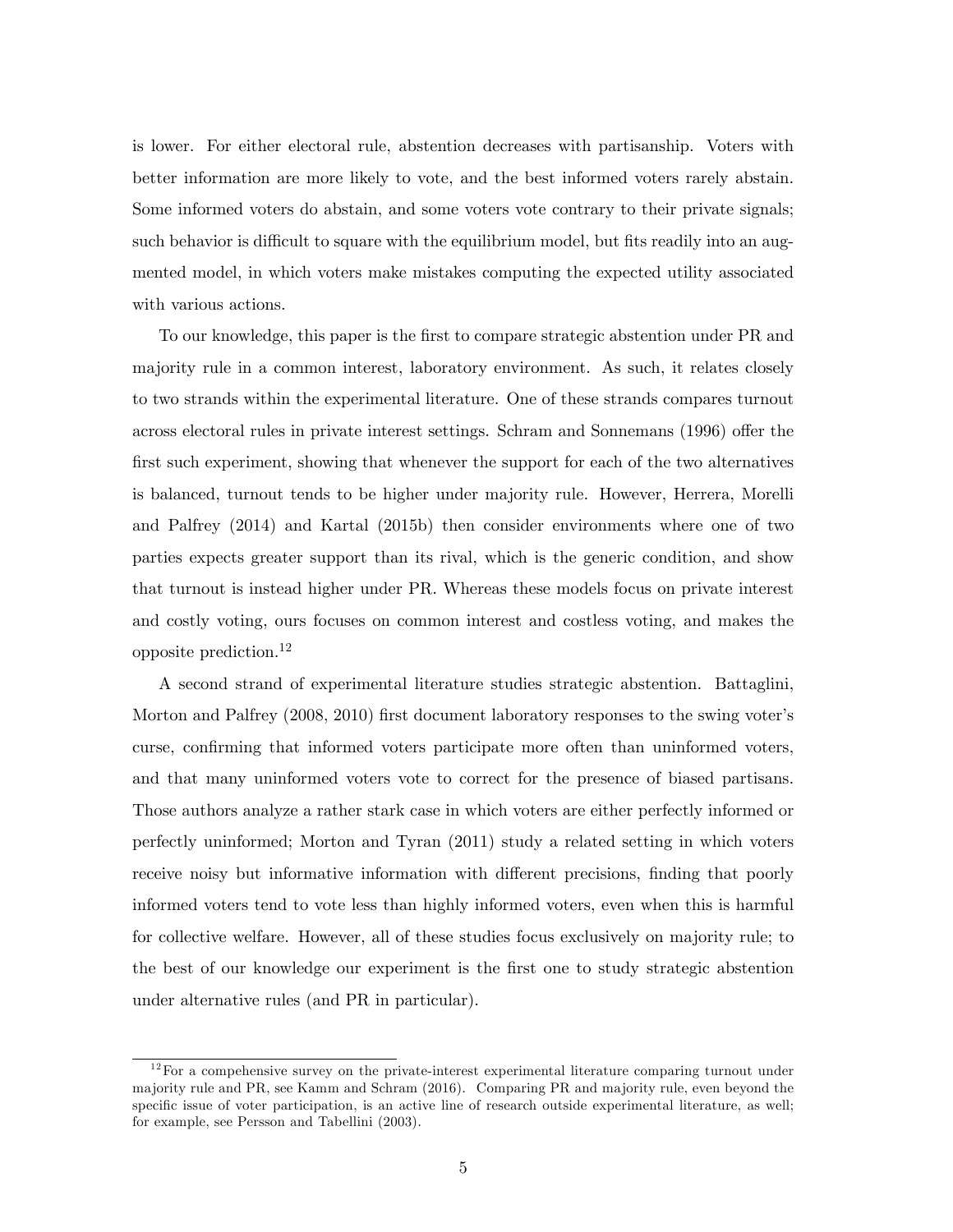#### 2 The Model

A group of *n* voters must choose a policy from the interval  $[0, 1]$ , by voting for political parties A and B associated with policy positions 0 and 1 on the left and right extremes. At the beginning of the game, each voter is independently designated as a non-active voter, as a partisan, or as an independent, with respective probabilities  $p_{\emptyset}$ , p and  $p_I = 1-p_{\emptyset} - p$ . Non-active voters cannot vote, and are completely passive.<sup>13</sup> Each partisan independently prefers  $A$  or  $B$  with equal probability, and her utility increases the closer the implemented policy is to their preferred party. Without loss of generality, we assume that the utility functions of A-partisans and B-partisans are  $u_A(x) = 1 - x$  and  $u_B(x) = x$  respectively. Independents have common values, and have uncertainty about which is the superior alternative. In particular, there are two possible states of the world, denoted by  $\omega \in {\alpha, \beta}$ . Each state materializes with equal probability, i.e.,  $Pr(\alpha) = Pr(\beta) = \frac{1}{2}$ . Independent voters' preferences are such that

$$
u(x|\omega) = \begin{cases} 1 - x & \text{if } \omega = \alpha \\ x & \text{if } \omega = \beta \end{cases}
$$
 (1)

Information Structure. The state of the world cannot be observed directly, but independent voters observe private binary signals  $s_i \in \{s_\alpha, s_\beta\}$  that are informative of the state  $\omega$ <sup>14</sup>. These signals are of heterogeneous quality, reflecting the fact that voters differ in their expertise on the issue at hand. Specifically, each independent voter is independently designated to have a high level of information with probability  $p<sub>H</sub>$  and to have a low level of information with complementary probability  $p<sub>L</sub>$ . Voters are privately informed about their types. Conditional on  $\omega$ , signals are then drawn independently with

$$
\Pr (s = s_{\alpha} | \omega = \alpha) = \Pr (s = s_{\beta} | \omega = \beta) = q_{i}
$$

$$
\Pr (s = s_{\alpha} | \omega = \beta) = \Pr (s = s_{\beta} | \omega = \alpha) = 1 - q_{i}
$$

 $13$ This form of population uncertainty follows Feddersen and Pesendorfer (1996). With a known number of voters, the swing voterís curse would depend heavily on whether that number is even or odd. If it is odd, for example, there is always an equilibrium with full participation, because a vote is then pivotal only if the rest of the electorate is evenly split. In that case, a citizen infers no information beyond his or her own signal, and therefore has a strict incentive to vote. Population uncertainty also eliminates equilibria in weakly dominated strategies, such as all citizens voting A.

<sup>&</sup>lt;sup>14</sup>Partisans could receive signals as well, of course, but would ignore them in equilibrium.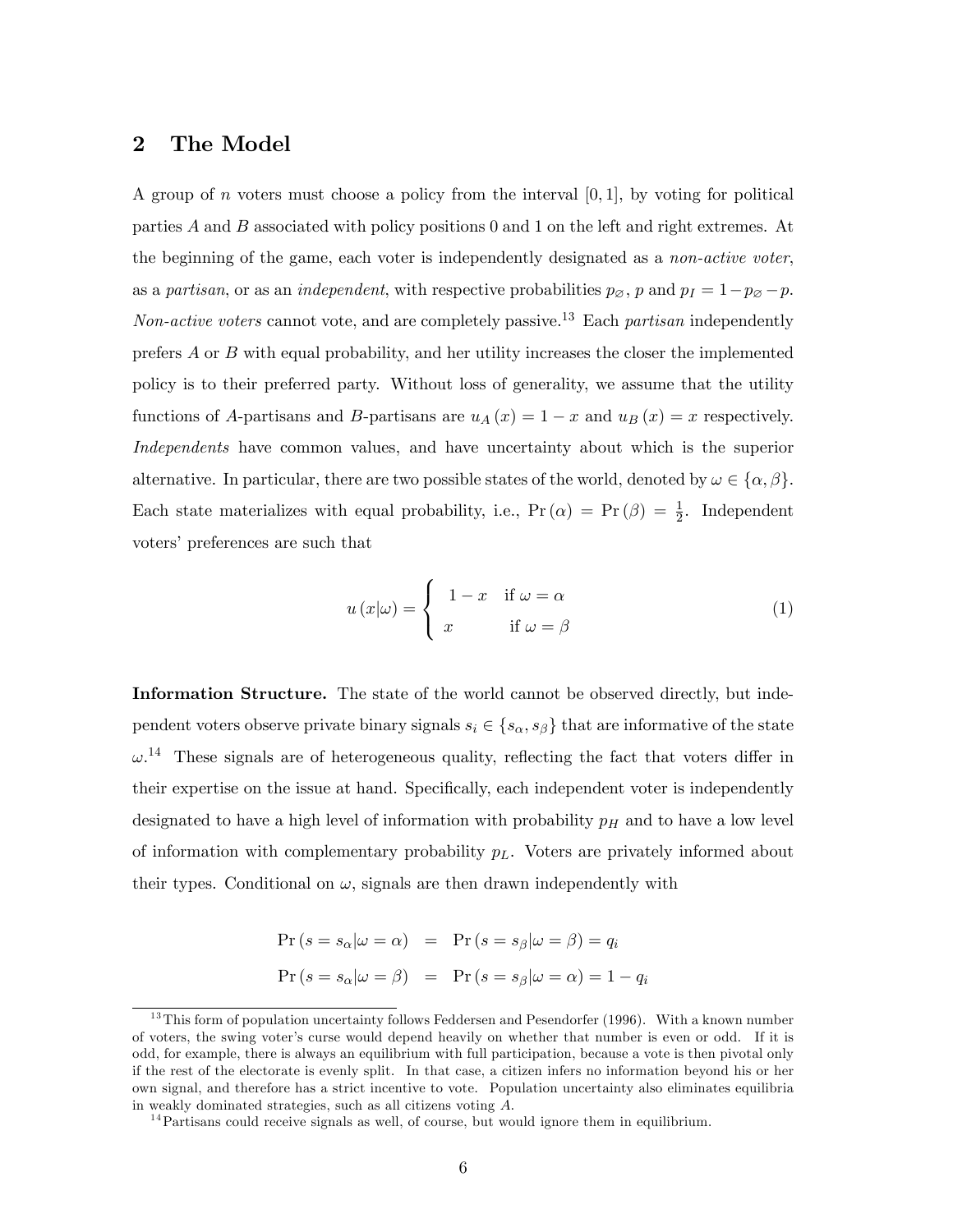for  $q_i = \{q_H, q_L\}$ , where  $\frac{1}{2} < q_L < q_H < 1$ .

Voting. Once types are realized, voters vote simultaneously. Voters can vote (at no cost) for party A or for party B, or may abstain. We denote these actions as a, b, and  $\varnothing$ respectively.

**Electoral Rules.** We consider two different electoral rules. Under *Majority Rule (M)*, the policy implemented is the policy of the party with a larger amount of votes. That is, if  $v_A$  and  $v_B$  denote the numbers of votes cast for A and B, respectively, then  $x = 0$ if  $v_A > v_B$  and  $x = 1$  if  $v_A < v_B$ , breaking a tie if necessary by a fair coin toss. Under *Proportional Representation*  $(PR)$ *,* the policy outcome is a weighted average of the parties<sup>*'*</sup> policy positions, with weights given by the partiesí vote shares. That is, if a fraction  $\lambda_A = \frac{v_A}{v_A + i}$  $\frac{v_A}{v_A+v_B}$  of the electorate votes for party A and a fraction  $\lambda_B = \frac{v_B}{v_A+v_B}$  $\frac{v_B}{v_A + v_B}$  votes for B, then the policy outcome is given by  $x(a, b) = 0\lambda_A + 1\lambda_B = \lambda_B$ , which may be anywhere between 0 to 1.<sup>15</sup> In case of  $v_A = v_B = 0$ , the final policy is  $x = \frac{1}{2}$  $\frac{1}{2}$ .

Strategies and equilibrium concept. Partisans have a dominant strategy to vote for their preferred alternative. Therefore, in the subsequent analysis we focus on the strategies of the independent voters. Let  $\Theta = \{q_L, q_H\} \times \{s_\alpha, s_\beta\}$  denote the set of possible independent types, with  $\theta_s^i$  denoting the type information of type i who has received signal s, and  $\sigma : \Theta \longrightarrow \Delta \{a, b, \emptyset\}$  a strategy profile. Let  $\sigma_c(\theta)$  denote the probability that an independent voter of type  $\theta$  plays action c. We focus on symmetric Bayesian Nash equilibria where voters with the same quality of information use symmetric strategies. That is, we impose the conditions  $\sigma_A(\theta_\alpha^j) = \sigma_B(\theta_\beta^j)$ β ) and  $\sigma_{\varnothing}(\theta^j_\alpha) = \sigma_{\varnothing}(\theta^j_\beta)$ β ) where  $j \in \{H, L\}.$ 

 $15$ An alternative assumption that would lead to identical analysis is that policy 0 is implemented with probability  $\lambda_A$  and policy 1 is implemented with probability  $\lambda_B$ , and that independent voters are risk neutral. This could result from probabilistic voting across independent legislative districts.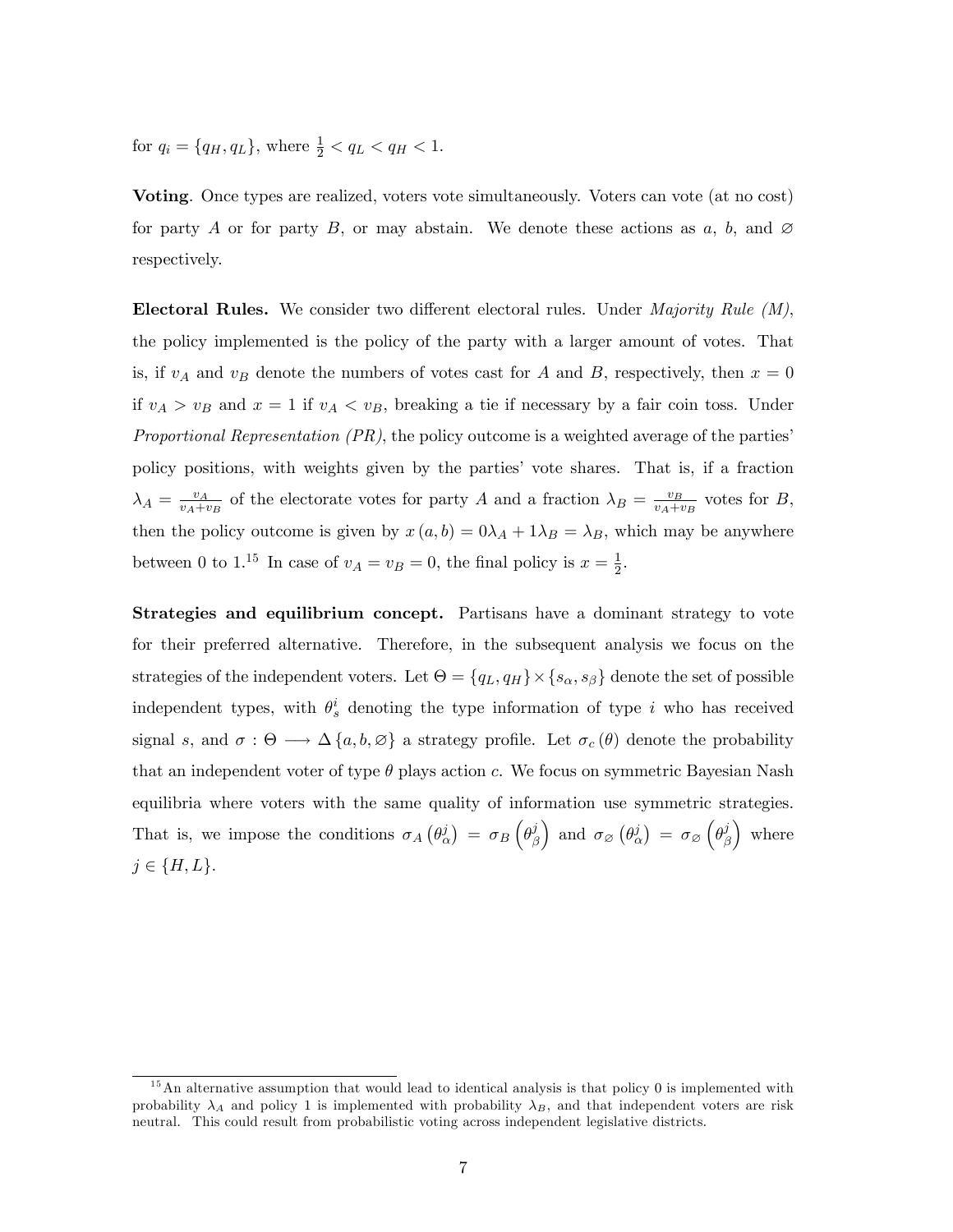## 3 Equilibrium Analysis

Let  $\tau_c^{\omega}(\sigma)$  denote the state-contingent probability, for a given strategy profile  $\sigma$ , that an agent votes for alternative c in state  $\omega$ .

$$
\tau_c^{\omega}(\sigma) \equiv \frac{1}{2}p + p_I \sum_{\theta \in \Theta} \sigma_c(\theta) \Pr(\theta | \omega, I)
$$

In this expression,  $Pr(\theta | \omega, I)$  is the probability that a voter has type  $\theta \in \Theta$ , conditional on being an independent voter and on  $\omega$  being the state of the world. The state-contingent probability that an agent abstains in state  $\omega$  for a given strategy profile  $\sigma$  is then  $\tau_{\varnothing}^{\omega}(\sigma)$  =  $1 - \tau_A^{\omega}(\sigma) - \tau_B^{\omega}(\sigma).$ 

Using these probabilities, we can compute the expected payoff of the different actions. It is useful to define the difference in expected payoff between playing  $a$  (or b) and abstention for an independent voter of type  $\theta$ ,

$$
G(a|\theta) = \Pr(\alpha|\theta) \sum_{i=0}^{n} \sum_{j=0}^{n-i} \Delta_{ij}^{a} \frac{(n-1)!}{i!j!(n-1-i-j)!} \left(\tau_A^{\alpha}\right)^i \left(\tau_B^{\alpha}\right)^{j} \left(\tau_{\varnothing}^{\alpha}\right)^{n-1-i-j}
$$
(2)  

$$
- (1 - \Pr(\alpha|\theta)) \sum_{i=0}^{n} \sum_{j=0}^{n-i} \Delta_{ij}^{a} \frac{(n-1)!}{i!j!(n-1-i-j)!} \left(\tau_A^{\beta}\right)^i \left(\tau_B^{\beta}\right)^j \left(\tau_{\varnothing}^{\beta}\right)^{n-1-i-j}
$$
  

$$
G(b|\theta) = \Pr(\beta|\theta) \sum_{i=0}^{n} \sum_{j=0}^{n-i} \Delta_{ij}^{b} \frac{(n-1)!}{i!j!(n-1-i-j)!} \left(\tau_A^{\beta}\right)^i \left(\tau_B^{\beta}\right)^j \left(\tau_{\varnothing}^{\beta}\right)^{n-1-i-j}
$$
(3)  

$$
- (1 - \Pr(\alpha|\theta)) \sum_{i=0}^{n} \sum_{j=0}^{n-i} \Delta_{ij}^{b} \frac{(n-1)!}{i!j!(n-1-i-j)!} \left(\tau_A^{\alpha}\right)^i \left(\tau_B^{\alpha}\right)^j \left(\tau_{\varnothing}^{\alpha}\right)^{n-1-i-j}
$$

where  $\Delta_{ij}^a$   $(\Delta_{ij}^b)$  represents the change in policy when a vote for a (b) is added. In the case of majority rule, votes only change the outcomes if they are *pivotal*. That is,  $\Delta_{ij}^a = \frac{1}{2}$ 2 whenever there is a tie or B is leading by one vote, and  $\Delta_{ij}^a = 0$  otherwise. Analogously,  $\Delta_{ij}^b = \frac{1}{2}$  whenever there is a tie or A is leading by one vote, and  $\Delta_{ij}^a = 0$  otherwise. Under proportional representation,  $\Delta_{ij}^a = \frac{i}{i+j} - \frac{i}{i+j+1}$  if  $i+j>0$  and  $\Delta_{ij}^a = \frac{1}{2}$  $\frac{1}{2}$  otherwise; analogously,  $\Delta_{ij}^b = \frac{i+1}{i+j+1} - \frac{i}{i+1}$  $\frac{i}{i+j}$  if  $i+j>0$  and  $\Delta_{ij}^b = \frac{1}{2}$  $\frac{1}{2}$  otherwise. Subtracting (3) from  $(2)$  we get the difference in expected payoff between playing a and b for an independent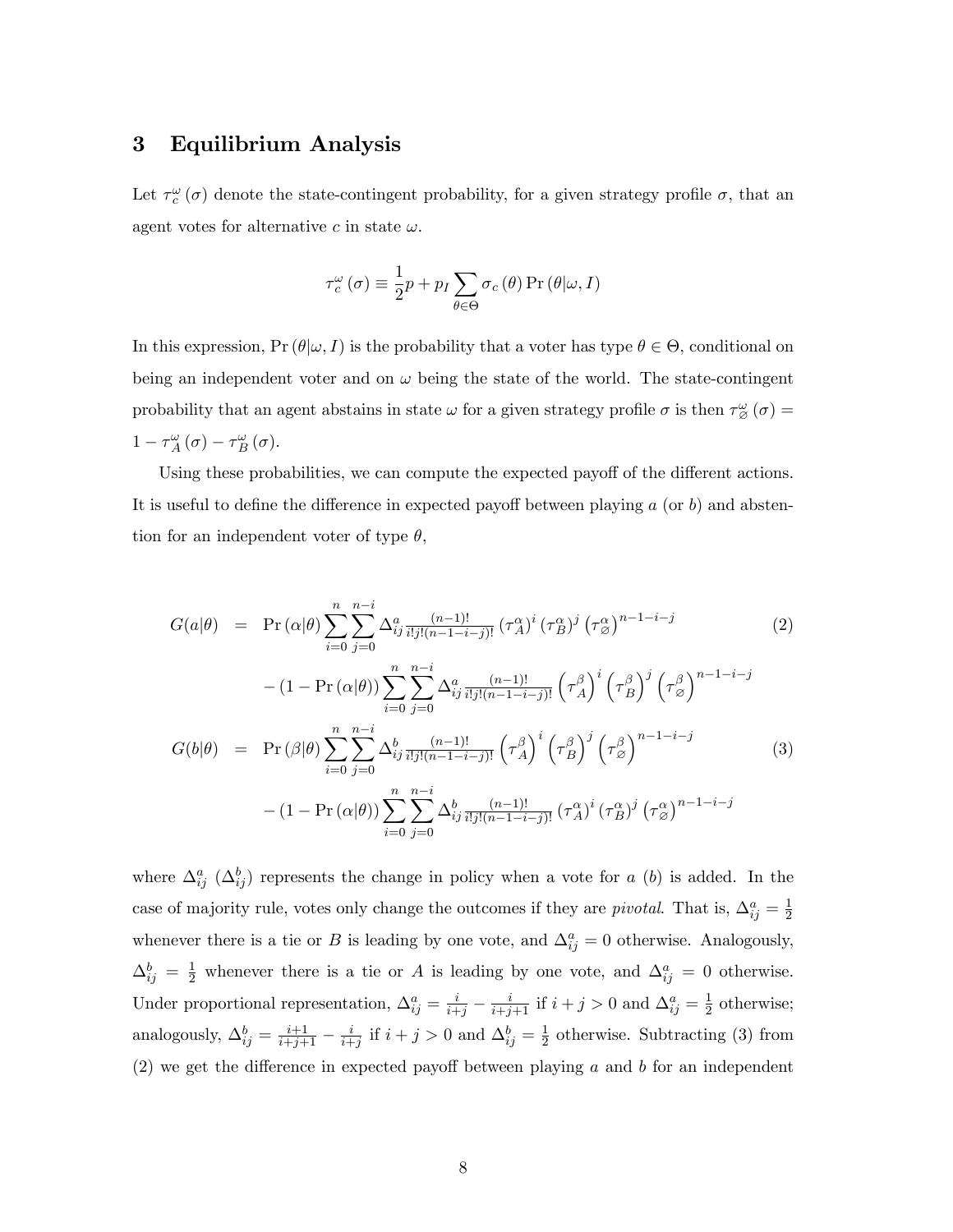voter of type  $\theta$ , as follows.

$$
G(a|\theta) - G(b|\theta) = \Pr(\alpha|\theta) \sum_{i=0}^{n} \sum_{j=0}^{n-i} \left(\Delta_{ij}^a + \Delta_{ij}^b\right) \frac{(n-1)!}{i!j!(n-1-i-j)!} \left(\tau_A^{\alpha}\right)^i \left(\tau_B^{\alpha}\right)^j \left(\tau_{\beta}^{\alpha}\right)^{n-1-i-j} \tag{4}
$$

$$
- (1 - \Pr(\alpha|\theta)) \sum_{i=0}^{n} \sum_{j=0}^{n-i} \left( \Delta_{ij}^a + \Delta_{ij}^b \right) \frac{(n-1)!}{i!j!(n-1-i-j)!} \left( \tau_A^{\beta} \right)^i \left( \tau_B^{\beta} \right)^j \left( \tau_{\varnothing}^{\beta} \right)^{n-1-i-j}
$$

Equations (2), (3) and (4) are useful to characterize voters best responses. A  $\theta$ -type voter will vote for A only if  $G(a|\theta) \ge \max\{G(b|\theta), 0\}$ , will vote for B only if  $G(b|\theta) \ge$  $\max \{G(a|\theta), 0\}$  and will abstain only if  $0 \ge \max \{G(a|\theta), G(b|\theta)\}\)$ . A useful observation is that the expressions inside the summations in equations  $(2)$ ,  $(3)$  and  $(4)$  are exactly the same for voters of all types: the only difference across types is the posterior belief Pr  $(\alpha|\theta)$ formed on the basis of their signal. This observation makes clear that highly informed voters should always vote in accordance with their private signals. Suppose, for example, that  $\theta_{\alpha}^H$  types vote for B in equilibrium. This implies that  $G(b|\theta_{\alpha}^H) \ge 0$  and  $G(b|\theta_{\alpha}^H) \ge$  $G(a|\theta_{\alpha}^{H})$ . If that's the case, given that  $\Pr(\alpha|\theta_{\alpha}^{H}) > \Pr(\alpha|\theta_{\alpha}^{L}) > \Pr(\alpha|\theta_{\beta}^{L}) > \Pr(\alpha|\theta_{\beta}^{H})$ , all other types must strictly prefer to vote for B. This is incompatible with any symmetric equilibrium.<sup>16</sup> A similar argument holds for abstention.

Therefore, in order to characterize the equilibria, we just need to pin down the strategies of low information types,  $\theta_{\alpha}^{L}$  and  $\theta_{\beta}^{L}$ . Following a similar logic to the one in the last paragraph, one can easily show that voters with low levels of information cannot vote against their signals in equilibrium: if  $\sigma_B(\theta_\alpha^L) \ge 0$  then  $\sigma_B(\theta_\beta^L) = 1$ , which is inconsistent with any symmetric equilibrium. Hence,  $\sigma_B(\theta_\alpha^L) = 0$  in equilibrium. Analogously, one can also show that  $\sigma_A(\theta_\beta^L)=0$ . As a result, independent voters with low levels of information must mix between voting in line their signals and abstaining. The symmetry assumption guarantees that  $\sigma_{\varnothing}(\theta_{\beta}^L) = \sigma_{\varnothing}(\theta_{\beta}^L)$  and  $\sigma_A(\theta_{\alpha}^L) = \sigma_B(\theta_{\beta}^L)$ ; abusing notation, these probabilities can be denoted simply as  $\sigma$  and  $1 - \sigma$ , respectively. Defined this way,  $\sigma$  then entirely characterizes an equilibrium in this model, as Proposition 1 now states.

<sup>&</sup>lt;sup>16</sup>That is, if voters of all types vote B then, in response, an individual of type  $\theta_{\alpha}^H$  should vote A. Note that symmetry is not essential to this result.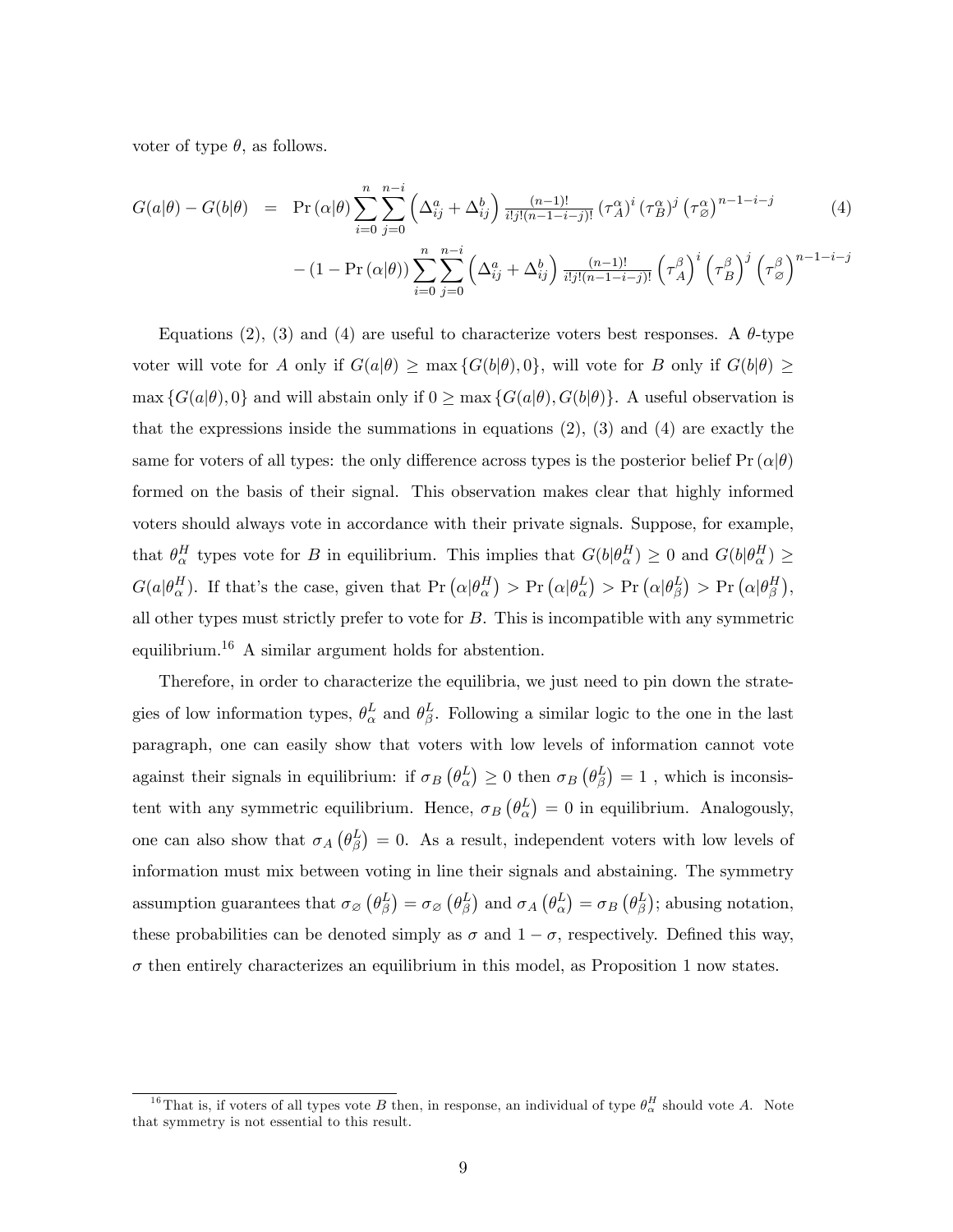**Proposition 1** In equilibrium, under either electoral rule, it must be that

- $(i)$  highly informed types always vote their signals;
- (ii) low types abstain with probability  $\sigma \in [0, 1]$  and vote their signals with prob.  $1 \sigma$ .

Since even low-quality signals are informative, it might seem intuitive that everyone should vote, which would imply that  $\sigma^* = 0$  in equilibrium. Under majority rule, however, Feddersen and Pesendorfer (1996) point out a strategic incentive for relatively uninformed citizens to abstain, to avoid the *swing voter's curse* of negating the votes of their betterinformed peers. Under proportional representation, we show in Herrera et al. (2018) that a *marginal voter's curse* operates similarly, to dissuade poorly informed citizens from casting votes that will dilute the unity of those with superior expertise. Even in PR, then, citizens with the lowest levels of information should abstain in equilibrium. In either electoral system, the value of abstention is the ability to delegate the decision to other independent voters with superior expertise. In both cases, participation increases with the share p of voters who are designated as partisan (or, fixing  $p_{\emptyset}$ , decreases in the expected fraction  $p_I$  of voters who are independent).

The analysis of Herrera et al. (2018) assumes a continuum of information types, and focuses on large elections. These are realistic features of public elections, but are not feasible for laboratory experiments, which is why the model of Section 2 includes only two information types, and why the experiments below include only  $n = 6$  participants in each round. Unfortunately, this prevents an analytical characterization of equilibrium, beyond Proposition 1. To get a sense of how voters behave in equilibrium, therefore, we use a numerical approach. Specifically, we first generate a grid consisting of combinations of parameter values, in the following ranges (in increments of 0.02):  $p \in [0, 1), p_{\emptyset} \in [0, 1-p)$ ,  $p_H \in (0,1), q_H \in \left(\frac{1}{2}\right)$  $(\frac{1}{2}, 1)$ , and  $q_L \in (\frac{1}{2})$  $\frac{1}{2}$ , q<sub>H</sub>).<sup>17</sup> We set the number of voters  $n = 6$ , which is the parameter used in the experiments (though using alternative values of  $n$ produces similar patterns). For each parameter combination, we then numerically compute the abstention probabilities  $\sigma^M$  and  $\sigma^{PR}$  that maximize expected utility for voters with low levels of information under majority rule and PR, respectively, and take these to be the equilibrium values. This approach relies on McLennan's (1998) observation that, in a common interest environment such as this, behavior that is socially optimal is also

 $17$ This generates a total of 17,216,052 parameter combinations.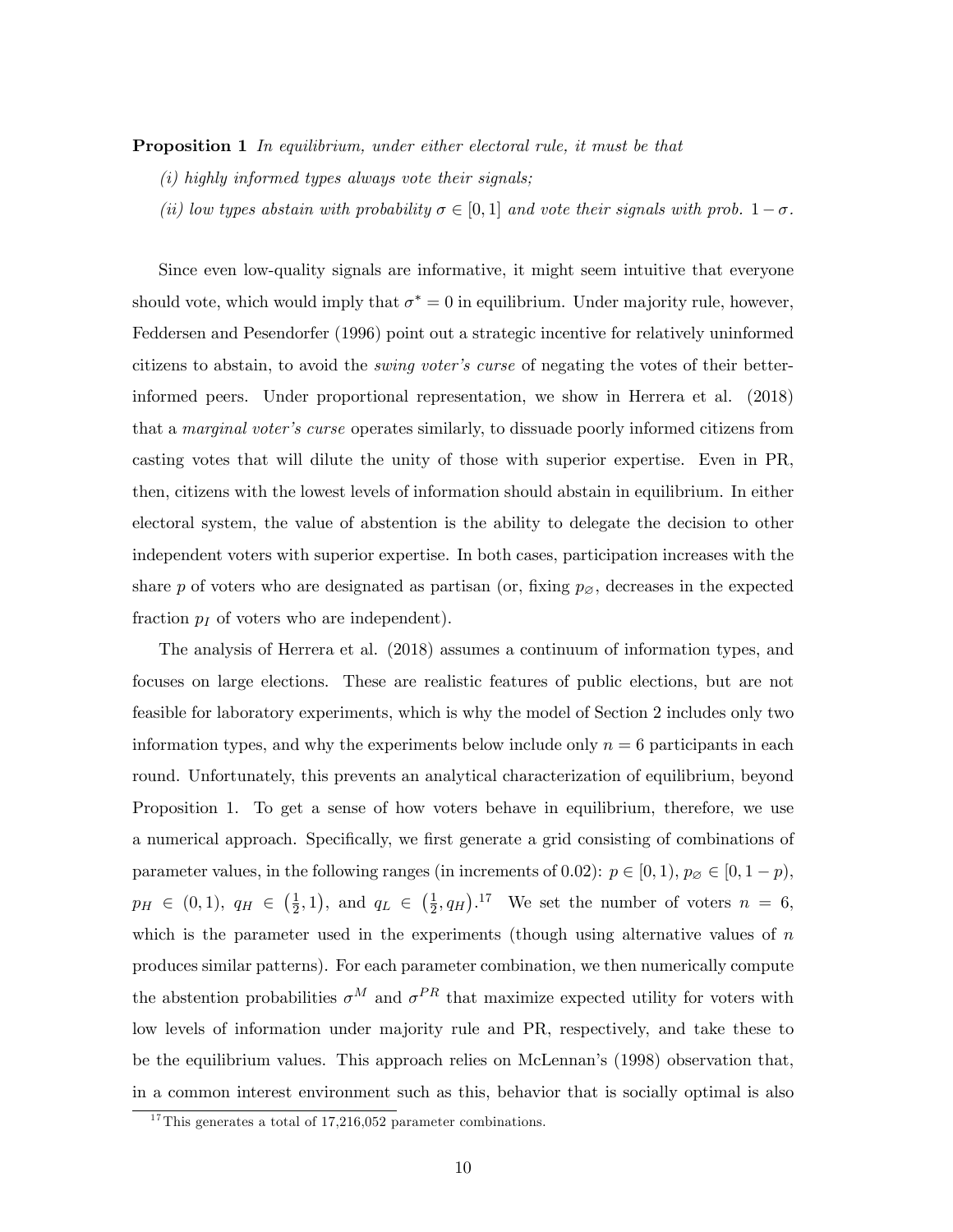individually optimal. If multiple equilibria exist, this approach amounts to using Pareto dominance as an equilibrium selection criterion.

The results of this numerical exercise exhibit clear patterns that are consistent with the analytical results of Herrera et al. (2018). In most cases,  $\sigma^M$  and  $\sigma^{PR}$  are both corner solutions, taking values  $0$  or  $1$ . Specifically, this occurs for  $98\%$  of the parameter combinations under majority rule and 95% of the parameter combinations under PR. In 82% of the parameter constellations, majority rule and PR produce identical voting, but in all of the remaining 18% of cases,  $\sigma^{PR} > \sigma^{M}$ . Thus, the first main result of the numerical analysis is that, consistent with the analytical prediction of Herrera et al. (2018) for large elections, it appears to be universally the case that abstention is weakly higher under PR than under majority rule.

# **Result 1**  $\sigma^{PR} \geq \sigma^M$

Intuitively, the reason that abstention is higher under PR than for majority rule is that mistakes are more costly. Under majority rule, a single mistake can be remedied by a single correct vote for the party with the superior policy position. The same is not true under PR, because vote shares become diluted, so a vote for the majority party has a lower impact on policy than a vote for the minority. As a simple illustration of this, suppose that the superior alternative received three out of four votes, or a 75% vote share. One additional vote for the opposite alternative reduces this vote share to 60% (three out of five), and an additional vote of support brings it back up, but only to  $67\%$  (four out of six). Thus, it takes more than one vote to compensate for one mistaken vote. In that sense, mistakes are more permanent in PR than in majority rule, and voters work harder to avoid them.

In the model of Herrera et al.  $(2018)$ , we show analytically that, holding fixed the fraction of voters who are non-active, abstention in either electoral environment decreases with the fraction of voters who are partisan  $p$  (and increases with the fraction  $p_I$  who are independent). This is because an independent voter worries less about overruling his peers when they no longer share his preferences. The numerical analysis suggests that the same pattern holds here as well: for every combination of  $p_{\emptyset}$ ,  $p_H$ ,  $q_H$ , and  $q_L$  in the ranges above, abstention probabilities  $\sigma^M$  and  $\sigma^{PR}$  both decrease (weakly) with p.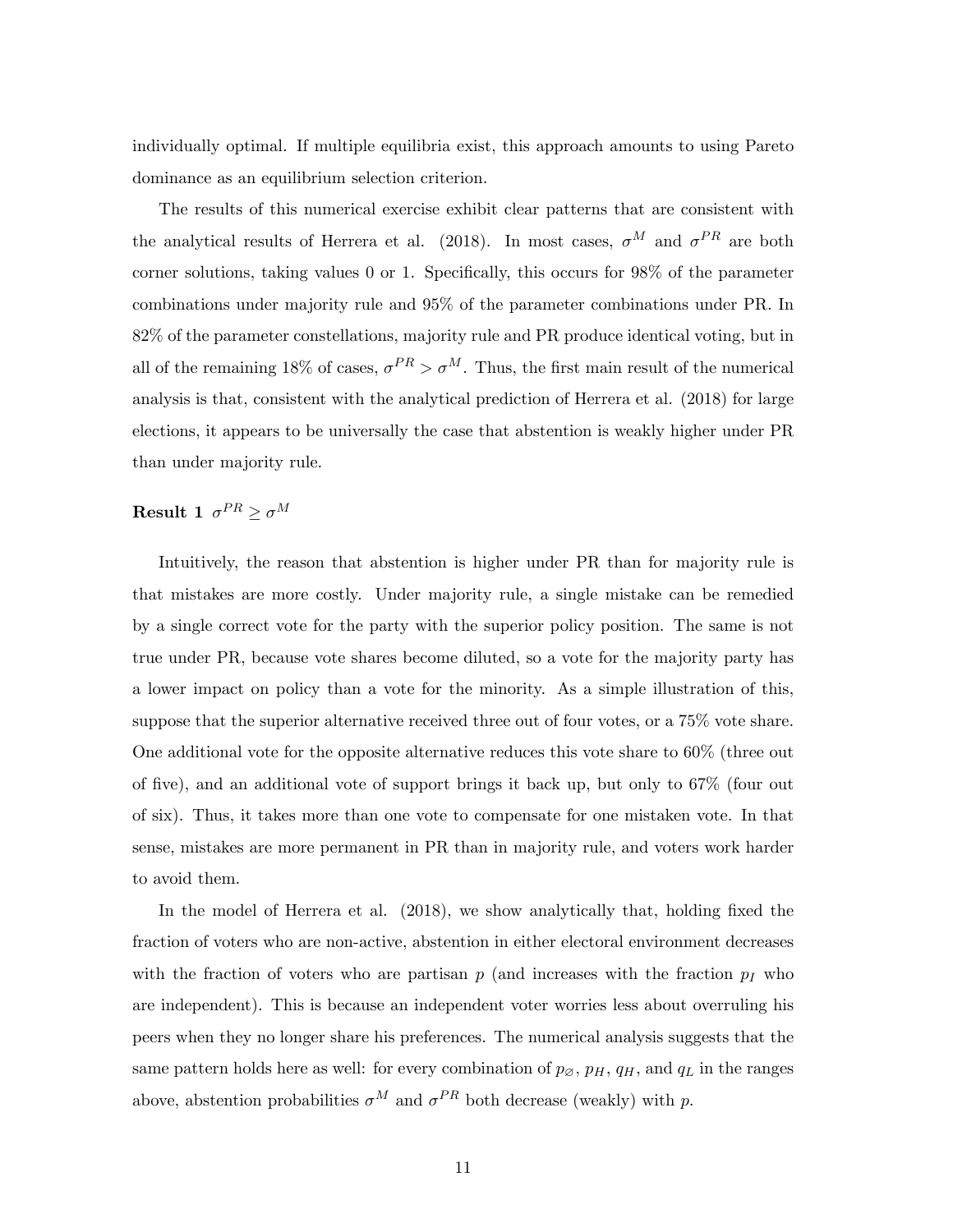**Result 2**  $\sigma^M$  and  $\sigma^{PR}$  (weakly) decrease with p.

In a common interest setting such as this, expected utility can be reinterpreted as social welfare. Since A partisans and B partisans have opposite preferences, and are realized with equal probability, ex ante expected utility reduces simply to the interim expected utility of an independent voter. In Herrera et al. (2018) we show that this is higher under majority rule than under PR, because mistakes in the latter are more costly. In this paper, we find the same result numerically: for every combination of parameters in the ranges above, welfare is indeed higher under majority rule.

**Result 3** Welfare is strictly higher under M than under PR.

#### 4 The Experiment

#### 4.1 Design

The parameters for the experiment were set to  $n = 6$ ,  $p_H = 40\%$ ,  $p_L = 60\%$ ,  $q_H = 95\%$ ,  $q_L = 65\%$ , and  $p_{\emptyset} = 10\%$ . The treatment variables were  $p \in \{0, 25\%, 50\%\}$  and the voting rule, which was either majority rule or proportional representation. Subjects interacted for 40 periods, with identical instructions every time. In each period, subjects interacted in groups of six.

At the beginning of each round, the color of a triangle was chosen randomly to be either blue or red with equal probability. Subjects were not told the color of the triangle, but were told that their goal would be to work together as a group to guess the color of the triangle. Independently, each would observe one ball (a *signal*) drawn randomly from an urn with 20 blue and red balls. With  $p_H = 40\%$  probability, a participant would be designated as a *high* type  $(H)$ , and 19 of the 20 balls in the urn would be the same color as the triangle. With  $p_L = 60\%$  probability, a participant would be designated as a low type  $(L)$ , in which case only 13 of the 20 balls would be the same color as the triangle. Individual were told their own types, but did not know the types of the other five members of their group.

After observing their signals, each subject had to take one of three actions: vote Blue, vote Red, or abstain from voting. Regardless of which action they chose, however, they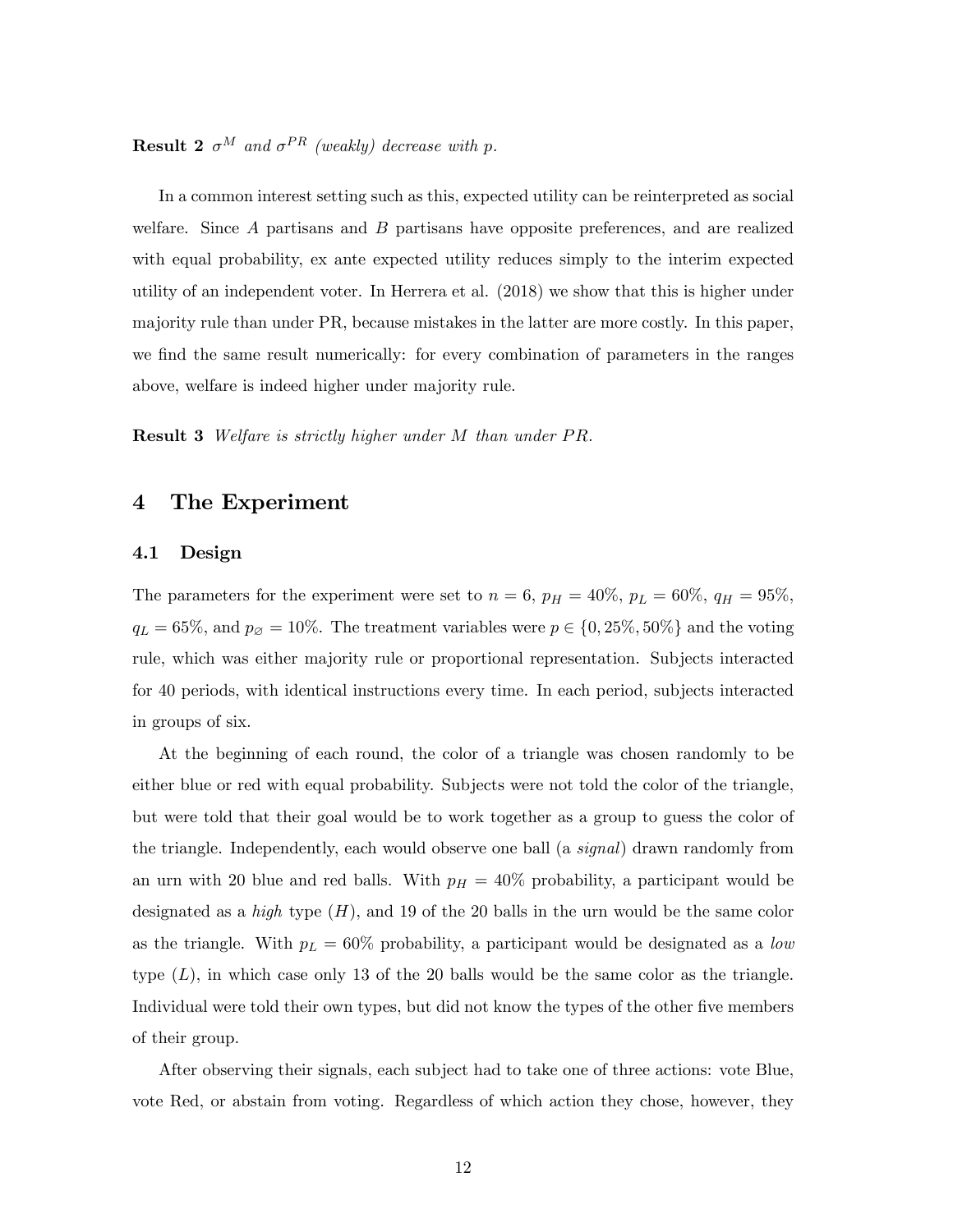| Treatment       | Voting Rule                 | $\%$ Partisans $(p)$ | $\sigma_{\varnothing,H}^*$ | $\sigma_{\boxtimes,L}^*$ |
|-----------------|-----------------------------|----------------------|----------------------------|--------------------------|
| M <sub>0</sub>  | Majority Rule               |                      | 0%                         | 100%                     |
| M <sub>25</sub> | Majority Rule               | 25                   | $0\%$                      | $0\%$                    |
| M50             | Majority Rule               | 50                   | $0\%$                      | $0\%$                    |
| P <sub>0</sub>  | Proportional Representation | $\left( \right)$     | $0\%$                      | 100\%                    |
| P <sub>25</sub> | Proportional Representation | 25                   | $0\%$                      | 100%                     |
| <b>P50</b>      | Proportional Representation | 50                   | 0%                         | 0%                       |

Table 1: Treatments summary and equilibrium abstention rates for low types.

were told that their action choice might be replaced at random, by the choice of a computer: with 10% probability, their vote choice was changed to Abstain. With probability  $\frac{p}{2}$  the voting choice was replaced with a Blue vote, and with probability  $\frac{p}{2}$  it was replaced with a Red vote. Replacements of votes were determined independently across subjects.

In the Majority Rule  $(M)$  treatments, subjects each received payoffs of 100 points if the number of votes for the color of the triangle exceeded the number of votes for the other color, 50 points in case of a tie and 0 points otherwise. In the case of Proportional Representation  $(P)$  treatments, subjects each received a payoff in points equal to the percentage of non-abstention votes that had the same color as the triangle—or, if everyone abstained, a payoff equal to 50 points. Table 1 summarizes all treatments.

#### 4.2 Equilibrium Predictions and Hypotheses

For each experimental treatment group, Table 1 lists the equilibrium abstention rates  $\sigma_{\varnothing,H}^*$ and  $\sigma_{\varnothing,L}^*$  for high- and low-type individuals, derived numerically as explained above. By Proposition 1, voters should never vote against their signals: they should only vote with their signals, or abstain. High-type individuals should always vote, but the equilibrium strategy of low-type voters varies by treatment. Under majority rule, they should abstain when  $p = 0\%$  but vote for all higher values of p. Under proportional representation, lowtype individuals should vote when  $p = 50\%$  but abstain for all lower values of  $p^{18}$ . We summarize the predictions drawn from Proposition 1 and the numerical analysis in the following hypotheses:

<sup>&</sup>lt;sup>18</sup>Treatments P0, P25, P50, M25 and M50 have unique equilibrium. In the case of M0, there are two additional Pareto dominated equilibria: (i) a mixed strategy equilibrium where low information types vote their signal with probability of 78% and abstain with a probability of 22%, and (ii) a pure strategy equilibria where all low types vote. In both of these equilibria high types vote their signals (as shown in Proposition 1).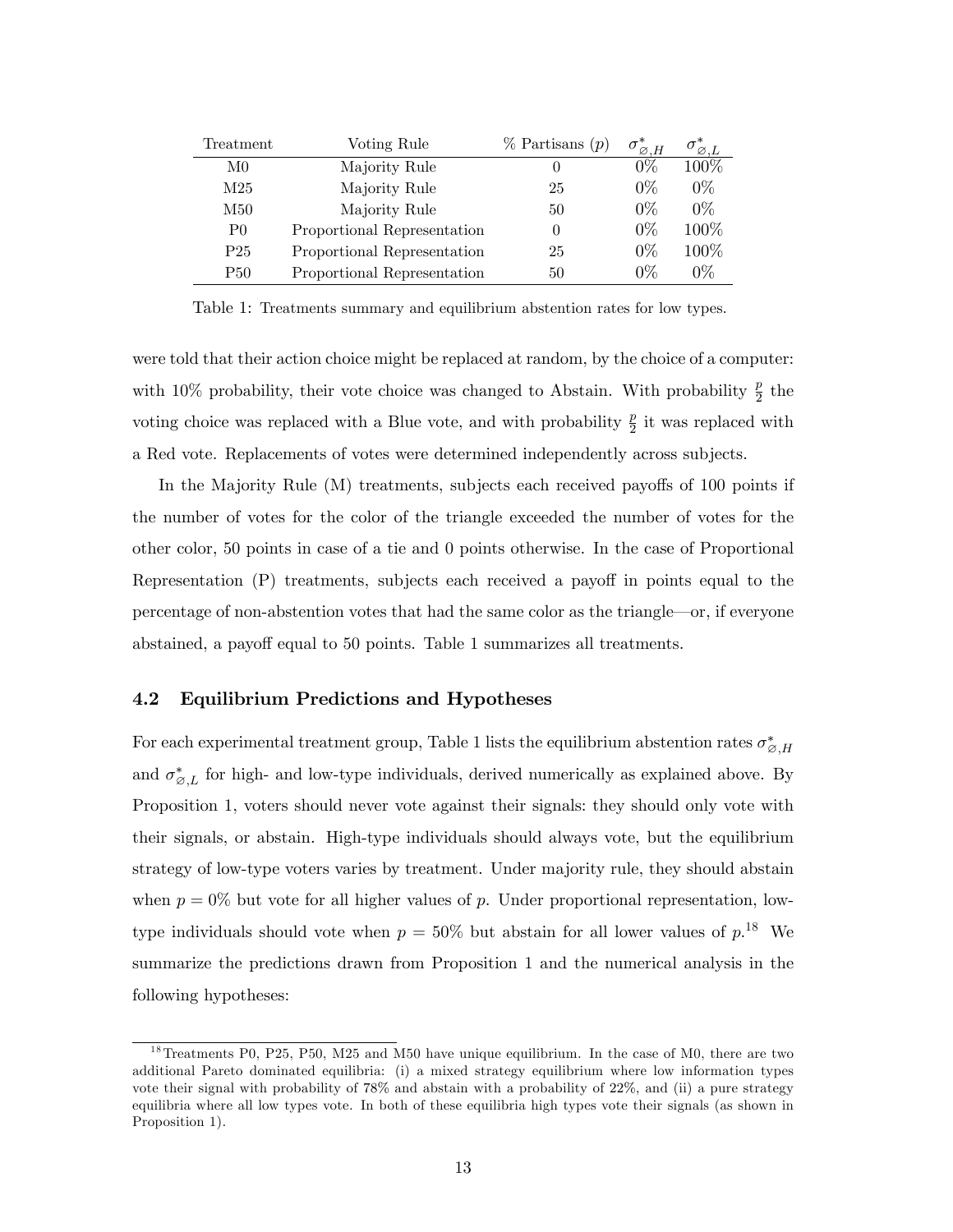Hypothesis 1 Low types abstain weakly more than high types.

Hypothesis 2 The frequency of abstention by high types does not change with the partisan share or with the voting rule.

Hypothesis 3 Under either voting rule, the frequency of abstention by low types weakly decreases with the partisan share.

Hypothesis 4 Low types abstain weakly more under PR than under majority rule.

**Hypothesis 5** The average payoff is higher under majority rule than under PR.

Hypotheses 1 and 2 are drawn from Proposition 1, while hypotheses 3, 4 and 5 are drawn from the numerical analysis.

#### 4.3 Procedures

Experiments were conducted at the Experimental Economics Laboratory at the University of Valencia (LINEEX) in November 2014. Students interacted through computer terminals, and the experiment was programmed and conducted with the software z-Tree (Fischbacher 2007). All experimental sessions were organized along the same procedure: subjects received detailed written instructions (see Appendix B), which an instructor read aloud. Before starting the experiment, students were asked to answer a questionnaire to check their full understanding of the experimental design. Right after that, subjects played one of the treatments for 40 periods and random matching. Matching occurred within matching groups of 12 subjects, which generated 5 independent groups in each treatment. At the end of each round, each subject was given the information about the color of the triangle, their original and their Önal vote, and the total numbers of Blue votes, Red votes, and abstentions in their group (though they could not tell whether these were the intended votes of the other participants, or computer overrides). In P treatments, they also observed the percentage of votes that matched the color of the triangle; in M treatments, they instead were told whether the color of the Triangle received more, equal, or fewer votes than the other color. To determine payment at the end of the experiment, the computer randomly selected five periods and participants earned the total of the amount earned in these periods. Points were converted to euros at the rate of  $0.025\epsilon$ .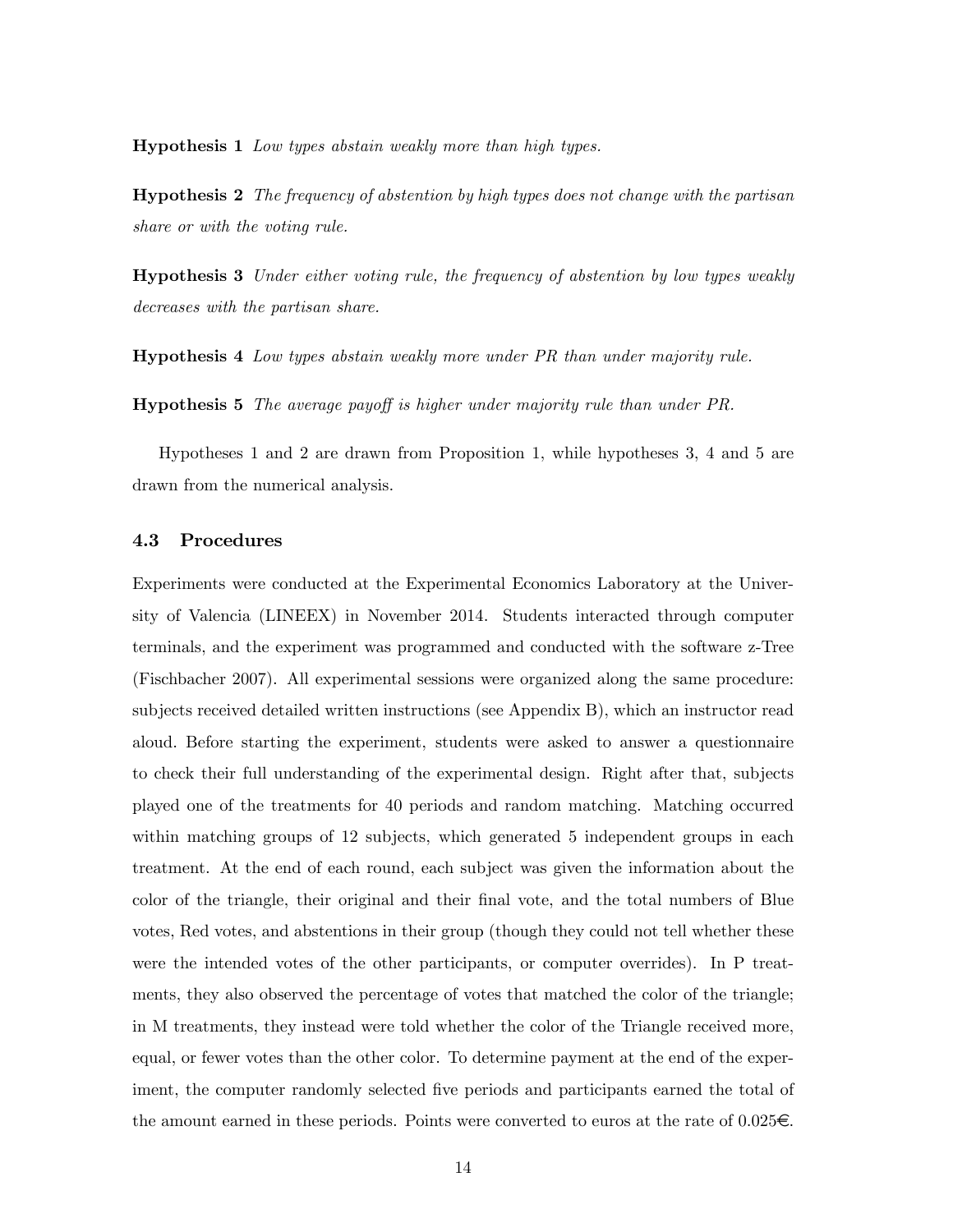

Figure 1: Observed abstention for each treatment, by voter type. The white (gray) bar corresponds to average abstention rate in  $PR$  (majority rule).  $95\%$  confidence intervals are drawn from regression (1) in Table 4 (in Appendix B).

In total, subjects earned an average of  $14.21 \text{E}$ , including a show-up fee of 4 Euros. Each experimental session lasted approximately one hour.

## 5 Experimental Results

This section summarizes the voting behavior observed in the various experimental treatments across all rounds of play. Unless otherwise indicated, behavioral patterns are similar for rounds 21-40, when participants were more experienced with the experiment. We report both parametric and non-parametric tests. All non-parametric tests use averages at the matching group level as their unit of analysis. The regression analysis (summarized in Table 1 in Appendix B) clusters errors at the matching group level, and some specifications control for individual voter characteristics. Figure 1 displays abstention rates for high and low types across treatments. Figures 2 and 3 display differences across partisanship levels and electoral rules, respectively, with confidence intervals based on regressions that control for demographics and other voter characteristics (column 3 of Table 1). We begin by discussing participation patterns for voters with high and low levels of information, for varying levels of partisanship, and then comment on how these patterns differ across electoral systems. We also present results on vote choice conditional on participation, and on average payoffs.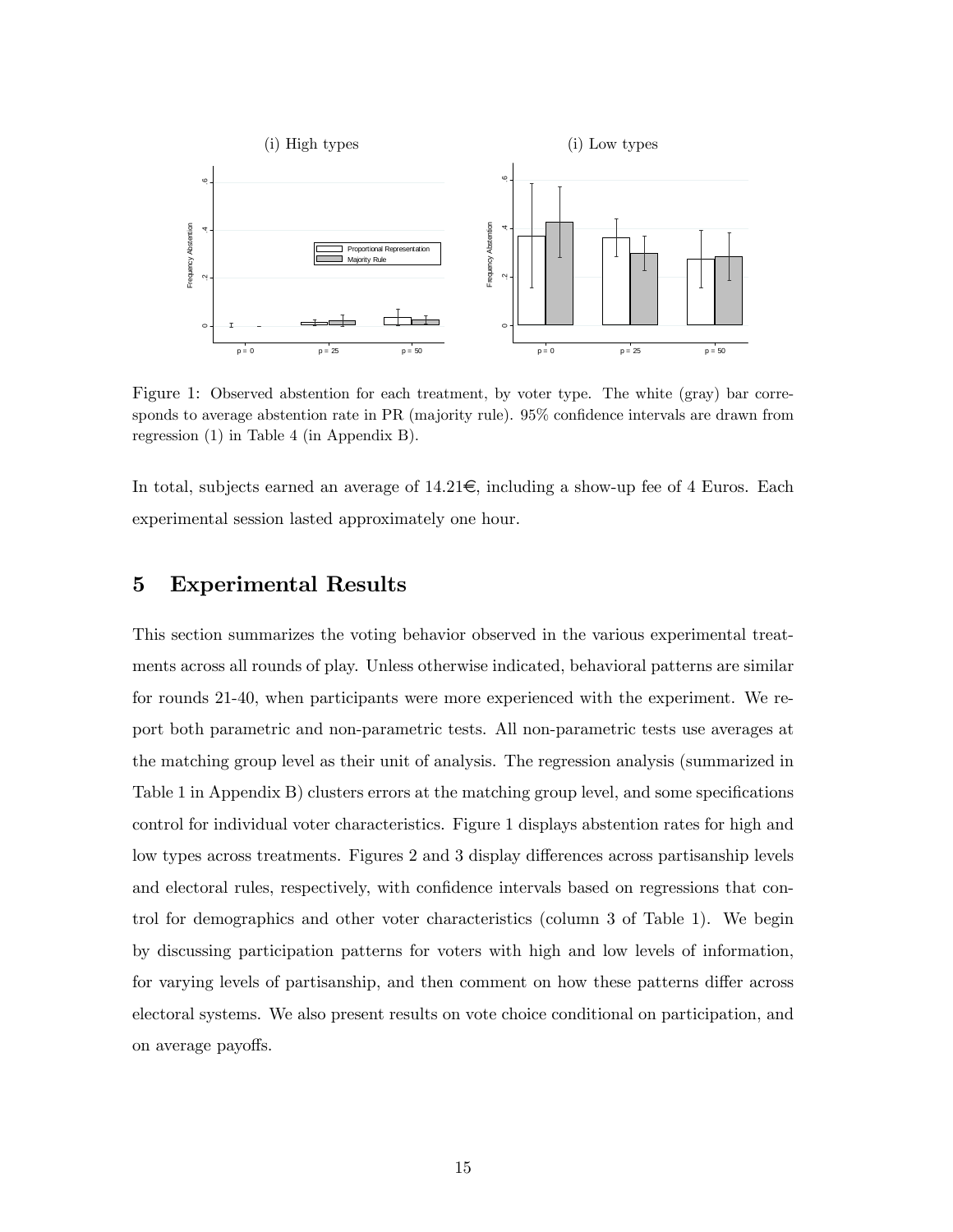

Figure 2: Treatment differences in abstention for different levels of partisans for each voting rule and voter type. The white (gray) bar corresponds to in PR (majority rule).  $95\%$  confidence intervals are drawn from regression (3) in Table 4.

Abstention by High Types. According to the equilibrium analysis above, voters with high levels of information should never abstain. As the first panel of Figure 1 makes clear, empirical abstention is indeed extremely low across treatments. 2% of these voters do abstain, however, and a Jonckheere-Terpstra test indicates that abstention also increases with p both for majority rule and for PR (p-values .01 and .02, respectively).<sup>19</sup> This is contrary both to Hypothesis 2 and also to the prediction of the QRE model that we discuss in the following section, and thus remains somewhat puzzling. On the other hand, Figure 2 displays differences in abstention for different levels of partisanship, taken from a regression that controls for individual voter characteristics (column 3 of Table 1). With majority rule, abstention is higher when the partisan share is  $50\%$  than when it is  $25\%$ (the p-value is 0.075), but other than this case, increasing the partisan share does not change abstention by an amount that is statistically significant, and may even reduce it. Even with no controls, the pattern is not strong: in no case is abstention higher than  $3.6\%^{20}$ 

Abstention by Low Types. The two panels of Figure 1 show the stark contrast between the abstention rates of voters with high and low levels of information: abstention is only 2% for high types on average, but is 34% for low types. For every treatment,

<sup>&</sup>lt;sup>19</sup>The Jonckheere-Terpstra test is a non-parametric test for ordered alternatives, i.e., it tests the null hypothesis of  $\sigma_{\varnothing,H}^{M0} = \sigma_{\varnothing,H}^{M25} = \sigma_{\varnothing,H}^{M50}$  against the alternative hypothesis of  $\sigma_{\varnothing,H}^{M0} \leq \sigma_{\varnothing,H}^{M25} \leq \sigma_{\varnothing,H}^{M50}$  or  $\sigma_{\varnothing,H}^{M0} \geq \sigma_{\varnothing,H}^{M25} \geq \sigma_{\varnothing,H}^{M50}$  with at least one strict equality.

<sup>&</sup>lt;sup>20</sup>The pattern becomes even less pronounced as participants get more experienced. Restricting to rounds 21-40 increases the Jonckheere-Terpstra p-values to .19 for majority rule and .03 for PR.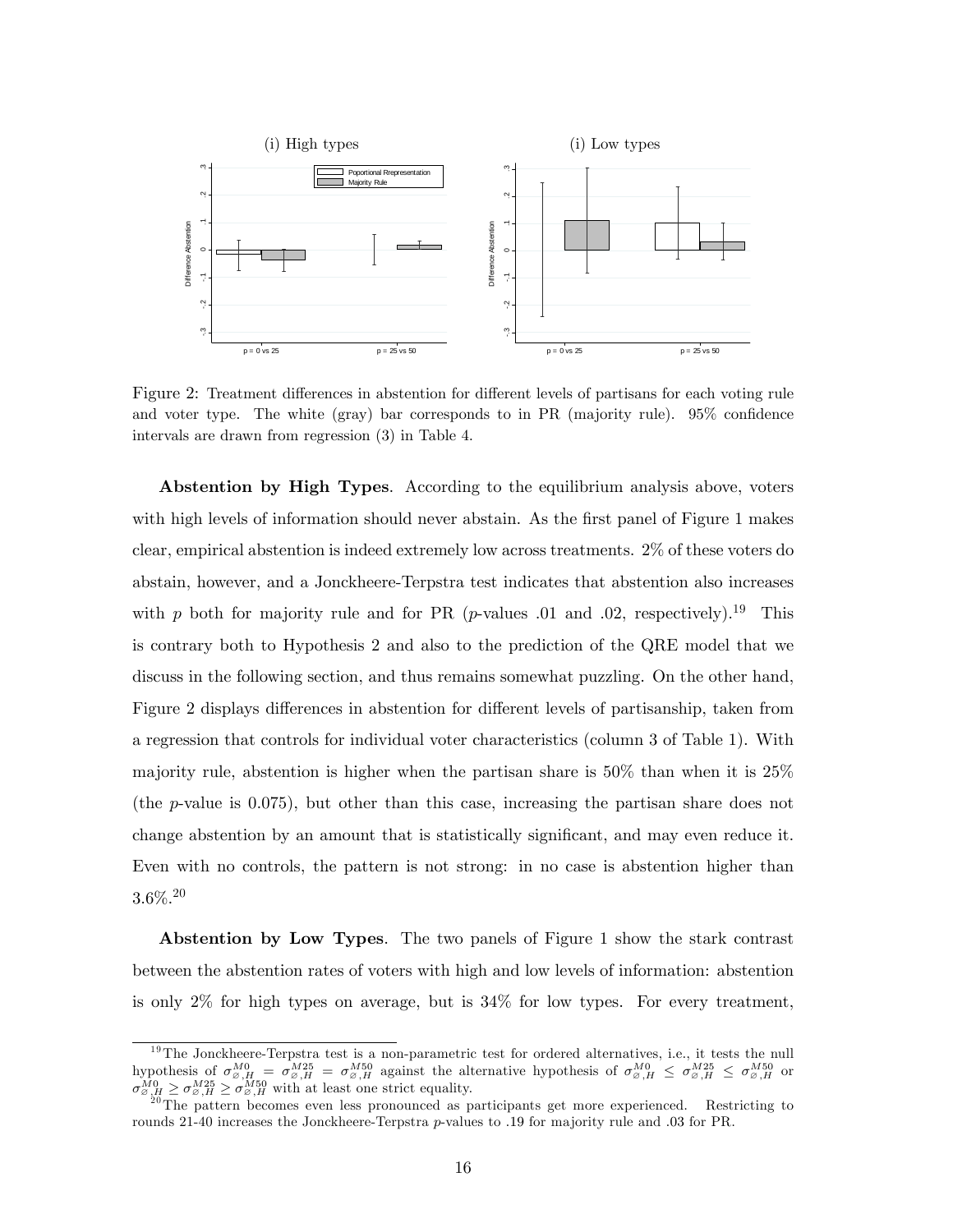the difference in participation rates between high and low types is statistically significant (Mann-Whitney,  $p < 0.01$ ). This finding is in line with Hypothesis 1: better informed voters tend to participate more in elections. Existing studies have documented a similar pattern for majority rule (e.g., Battaglini et al., 2008, 2010, Morton and Tyran, 2011, Mengel and Rivas, 2016), but never before for PR (to our knowledge).

While the overall difference between the behavior of high types and low types matches the theoretical prediction above, specific treatments line up less well. As Table 1 shows, equilibrium analysis predicts corner solutions for every treatment, meaning that voters with low information levels should either all vote or all abstain. Empirically, abstention rates are instead moderate in every treatment, ranging from 27% to 43%.<sup>21</sup> This is partly mechanical, as abstention cannot be lower than  $0\%$  or higher than  $100\%$ , but the magnitude of the departure from theoretical predictions is remarkably large. The difference between high and low types also persists in treatments where it shouldn't: when  $50\%$  of the electorate is partisan, for instance, the theoretical prediction is that all voters should vote, whatever the electoral system.

Though levels of participation do not match the theoretical predictions, patterns of participation match rather closely. For the majority rule treatments, empirical abstention percentages are 43%, 30% and 29%; as predicted, most of the decline in abstention occurs between treatments M0 and M25. For the PR treatments, empirical abstention percentages are 37%, 36%, and 27%; as predicted, most of the decline in abstention occurs between treatments P25 and P50. Behavior is sufficiently noisy that, as the second panel of Figure 2 makes clear, none of these individual differences is statistically significant at conventional levels. Overall, however, there is moderately strong evidence that, for either rule, abstention decreases with the level of partisanship, in line with Hypothesis 3. Specifically, a Jonckheere-Terpstra test of the hypothesis that abstention increases with partisanship yields a p-value of :08 for majority rule and :11 for PR. Restricting to rounds 21-40, when participants were more experienced with the game, these fall to :02 and :05, respectively.

 $^{21}$ Morton and Tyran (2011) find that low-information voters tend to vote less than is optimal. We find the same in treatments M25, M50, and P50, but in treatments M0, P0, and P25, poorly informed voters vote significantly more than predicted by theory.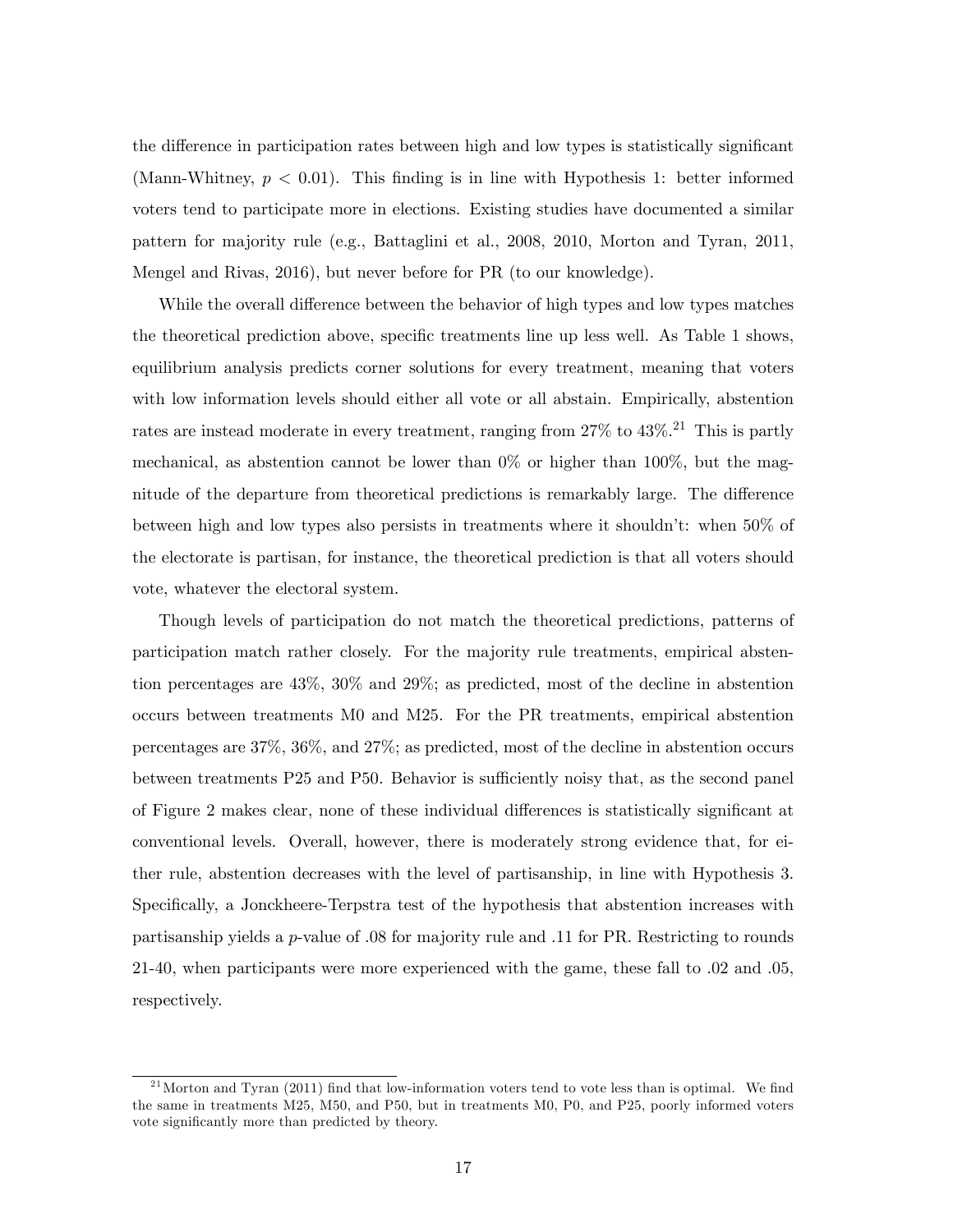

Figure 3: Effect of the rule on the abstention rate for each partisan level and each type of voter.  $95\%$  confidence intervals are drawn from regression  $(3)$  in Table 4.

Electoral System. When the partisan share is quite low or quite high ( $p = 0\%$  or  $p = 50\%)$ , the equilibrium analysis above predicts no difference between electoral systems, either for high types or for low types. Consistent with this, the empirical difference between abstention rates is small, and statistically insignificant at conventional levels (Mann-Whitney, p-value  $> .3$  in all cases).<sup>22</sup> For an intermediate level of partisanship  $(p = 25\%)$ , equilibrium analysis predicts higher abstention for low types under PR than under majority rule. Empirically, this difference is indeed positive  $(6\%)$ . With nonparametric tests, this estimate is not statistically significant (Mann-Whitney,  $p$ -value  $=$ 0.17), but with the regression analysis, this difference becomes strongly significant ( $\chi_1^2$  = 16.8, p-value  $\lt 0.001$ ).<sup>23</sup> Treatment effects of the electoral rule (drawn from regression 3 of Table 1) are illustrated in Figure 3, which makes clear that the impact of the electoral rule is statistically significant for low types with moderate partisanship, but not for high types or for high or low levels of partisanship.

**Payoffs.** Figure 4 displays the average realized payoff in each treatment, together with the theoretical prediction for the realized draws.<sup>24</sup> In every treatment, realized

<sup>&</sup>lt;sup>22</sup>See also regression (1) in Table 4.

<sup>&</sup>lt;sup>23</sup>Regression analysis shows no significant differences across voting systems for  $p = 0$  or  $p = .5$ .

 $24$ The model of Section 2 assumes that A partisans and B partisans have opposite incentives. Since these are realized with equal probability, however, their opposite interests "cancel out" such that, as Section 3 notes, ex ante expected utility reduces to the ex interim expected utility of non-partisans alone. Both for this reason, and to keep the experiment simple, participants were rewarded only for matching the collective outcome to the state, even on occasions when their own votes were selected to be overriden by partisan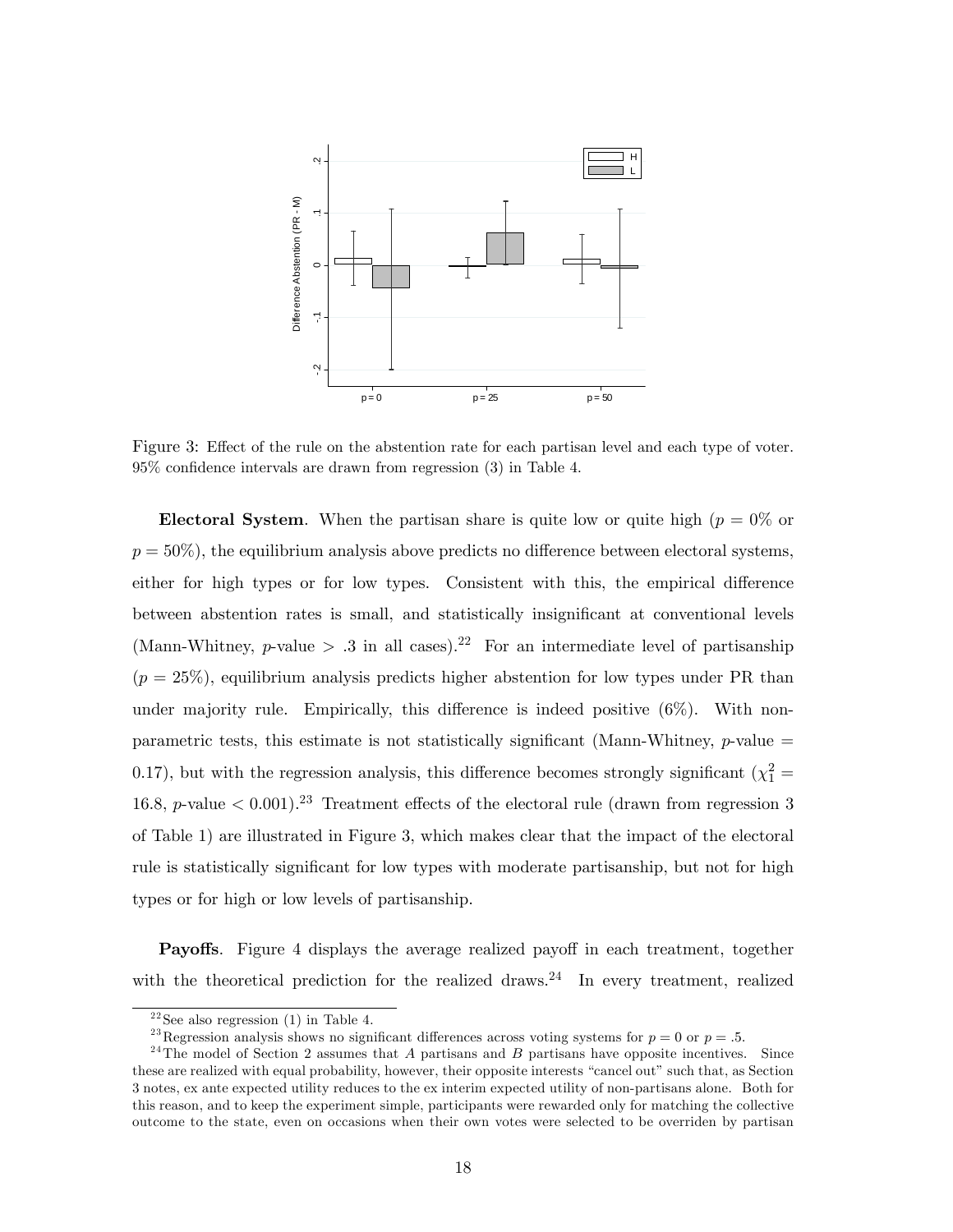

Figure 4: Average payoff for each rule and each level of partisans. 95% confidence intervals are drawn from a linear regression on payoffs, clustered at the matching level.

payo§s fall short of equilibrium values, which is inevitable in that equilibrium behavior maximizes welfare. The loss is relatively small, however, on average amounting to only  $8\%$  of the payoff (6% for majority rule and 11% for PR) that voters would have achieved by all playing equilibrium strategies. The pattern of empirical payoffs is consistent with Hypothesis 5: payoffs are higher under majority rule than under PR (Mann-Whitney test, *p*-values  $\lt 0.02$  for all levels of partisanship). Payoffs also decrease with the level of partisanship (Jonckheere-Terpstra,  $p$ -values  $< 0.01$  for both rules).

Signal Voting. The theory above predicts that, if individuals vote, they should always vote their signals. Empirically, this is indeed what most voters do, although 12% instead vote opposite their own signals.<sup>25</sup> One possible explanation for anti-signal voting is simply that voters make mistakes in computing expected utility, as discussed in the following section. If so, errors should be more frequent when payoffs are more similar across actions. Consistent with this logic, anti-signal voting is more prevalent among low types than high types:  $16\%$  versus  $5\%$  (Mann-Whitney, p-value  $< 0.05$  for all combinations of rule and  $p$ ). Moreover, for either electoral rule, occurs more frequently as the level  $p$ of partisanship increases (Jonckheere-Terpstra,  $p$ -value  $< 0.05$  for all combinations of rule and  $p$ ).

votes (or non-votes). To be consistent with this, the theoretical predictions displayed in Figure 4 reflect the utility of independent voters alone.

 $^{25}$ Anti-signal voting has been observed repeatedly in existing experiments on information aggregation. For example, see Guarnaschelli et al (2000), Bouton, Castanheira and Llorente-Saguer (2016) and Bouton, Llorente-Saguer and Malherbe (2017).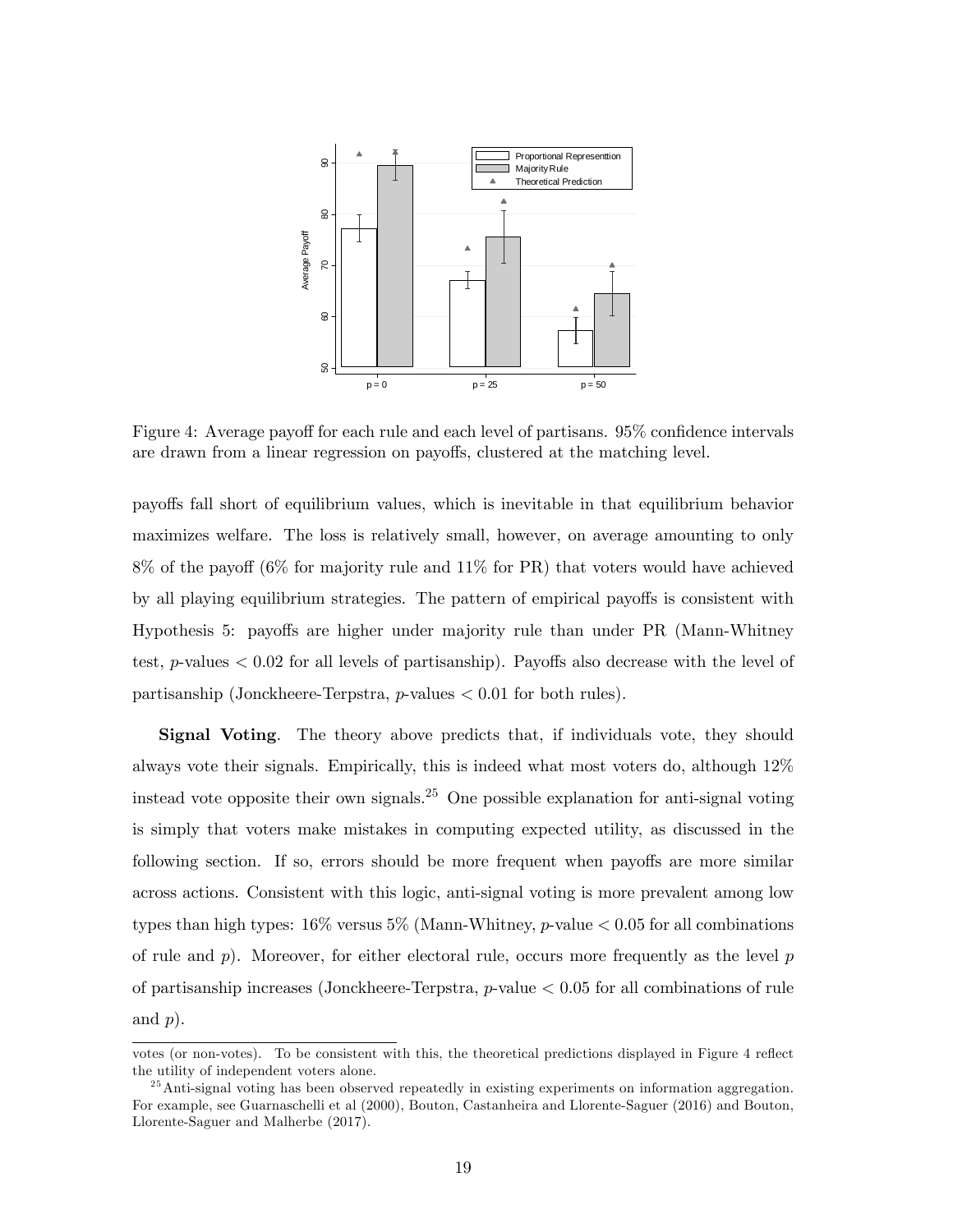## 6 An Alternative Model with Mistakes

The theoretical benchmark above assumes that subjects do not make mistakes. However, the probability computations involved in determining which action is optimal are rather complicated. Accordingly, this section explores a variation of the model above, in which subjects need not always best-respond. In particular, we apply the concept of *quantal* response equilibrium (QRE) proposed by McKelvey and Palfrey (1995, 1998).<sup>26</sup> The basic idea of this model is that agents make mistakes, and that these mistakes are more frequent when their expected cost is lower. Formally, let  $\sigma = (\sigma_1, \sigma_2, ..., \sigma_6)$  be a completely mixed profile of strategies, where  $\sigma_i = \{\sigma_{ijk}\}\$  and  $\sigma_{ijk}$  is the probability that player i, with type j, votes  $k \in \{s, a, c\}$ , where s refers to voting with their signal, a refers to abstention and c refers to voting contrary to their signal. Let  $\bar{u}_{ijk}(\sigma)$  denote the expected utility to player *i* from taking action *k* when her type is *j*, given  $\sigma$ . Then  $\sigma^*$  is a logit quantal response equilibrium if and only if

$$
\sigma_{ijk}^* = \frac{e^{\lambda \overline{u}_{ijk}(\sigma)}}{\sum_l e^{\lambda \overline{u}_{ijl}(\sigma)}}
$$

for all i, j, and k, where  $\lambda > 0$  is a free parameter that captures the sophistication (or level of rationality) of the agents. When  $\lambda = 0$ , voters of all types assign equal probability to the three actions, regardless of the electoral rule or the partisanship of the rest of the electorate. For intermediate values of  $\lambda$ , subjects assign higher probability to the best response to the empirical behavior of other voters, but make mistakes with a probability that decreases with the payoff difference between the best response and an alternative action. As  $\lambda \to \infty$ , QRE converges to the Nash equilibrium of the game.

Figure 5 shows the predictions for the various treatments and voter types for different levels of  $\lambda$ . This exhibits patterns that are not in the original model but do match the data. For example, the original model predicts that voters with low levels of information should abstain with probability zero or probability one, but QRE instead predicts levels of abstention close to 50%, even for relatively high levels of  $\lambda$ . This implies smoother comparative statics than the ones produced by the Nash equilibrium. As highlighted above, this more closely describes participantsí empirical behavior. QRE also predicts

 $^{26}$ Existing applications of QRE to voting include Guarnaschelli, McKelvey and Palfrey (2000), Goeree and Holt (2005), Levine and Palfrey (2007), Großer and Schram (2010) and Kamm and Schram (2014).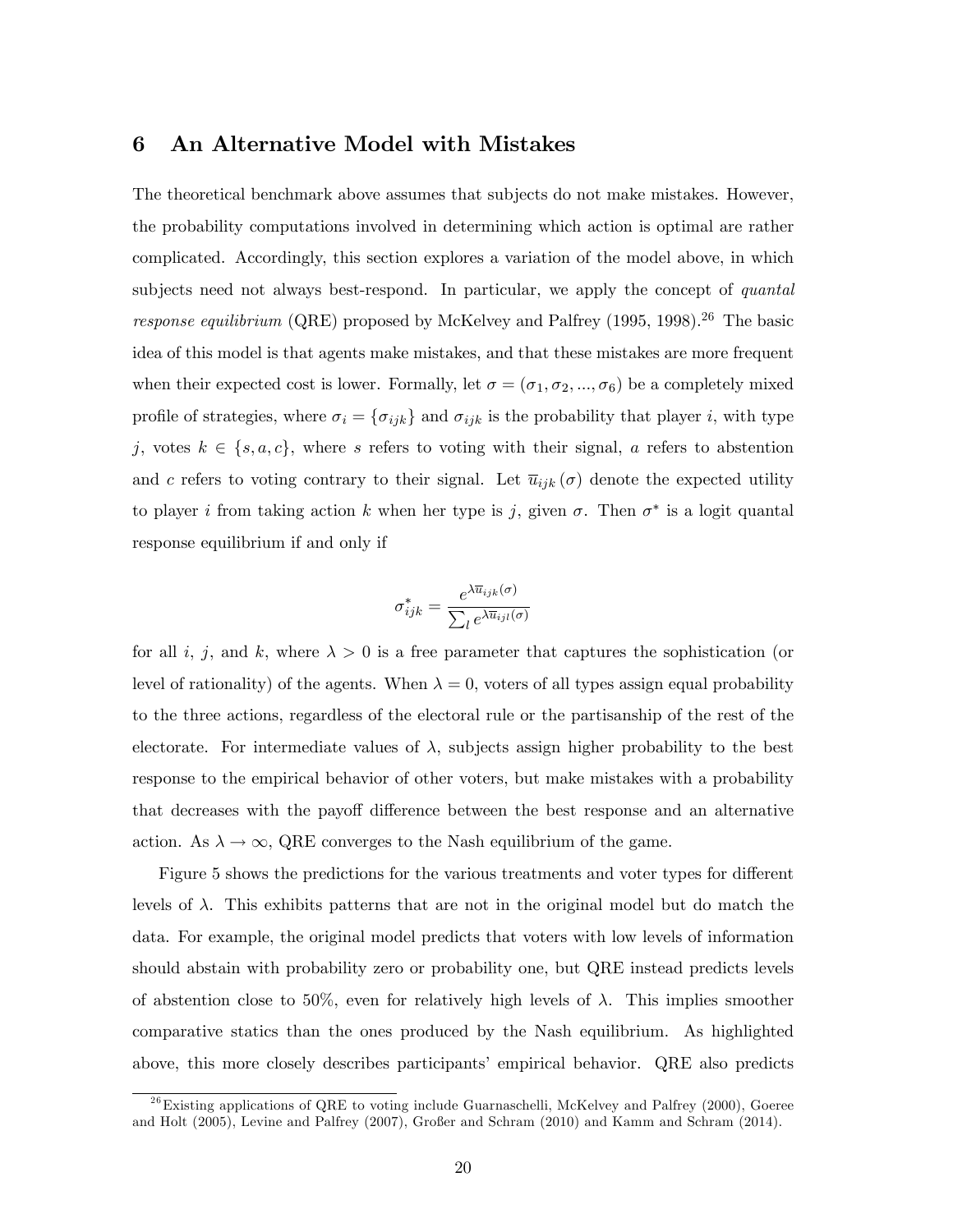

Figure 5: QRE predictions for each level of partisans, voting rule and voter type as a function of the rationality parameter  $\lambda$ . The different lines are indicated as  $xY$  Z; where x indicates the action (i.e., voting with the private signal  $s$ , abstaining  $a$ , or voting contrary to the signal c), Y refers to the type of voter (i.e., high H or low L), and Z refers to the voting rule (MR or PR).

that high types will vote in line with their signals with probability close to, but strictly less than one. This, too, matches the results of the experiment, where, on average, high types voted according to their signal 97% of the time. The QRE model also generates comparative statics with respect to voting against the signal: high types should make this mistake less frequently than low types, and both types should vote against their signals more frequently when the partisan share  $p$  is higher (as reported in the previous section). One feature of the data that QRE does not seem to explain is that, as the previous section notes, high types abstain more as partisanship increases. Figure 5 makes clear that QRE generates the opposite pattern: high types should abstain less frequently as the partisan share increases. Other than this finding, however, QRE seems to offer a unified explanation for the various empirical patterns described in previous section.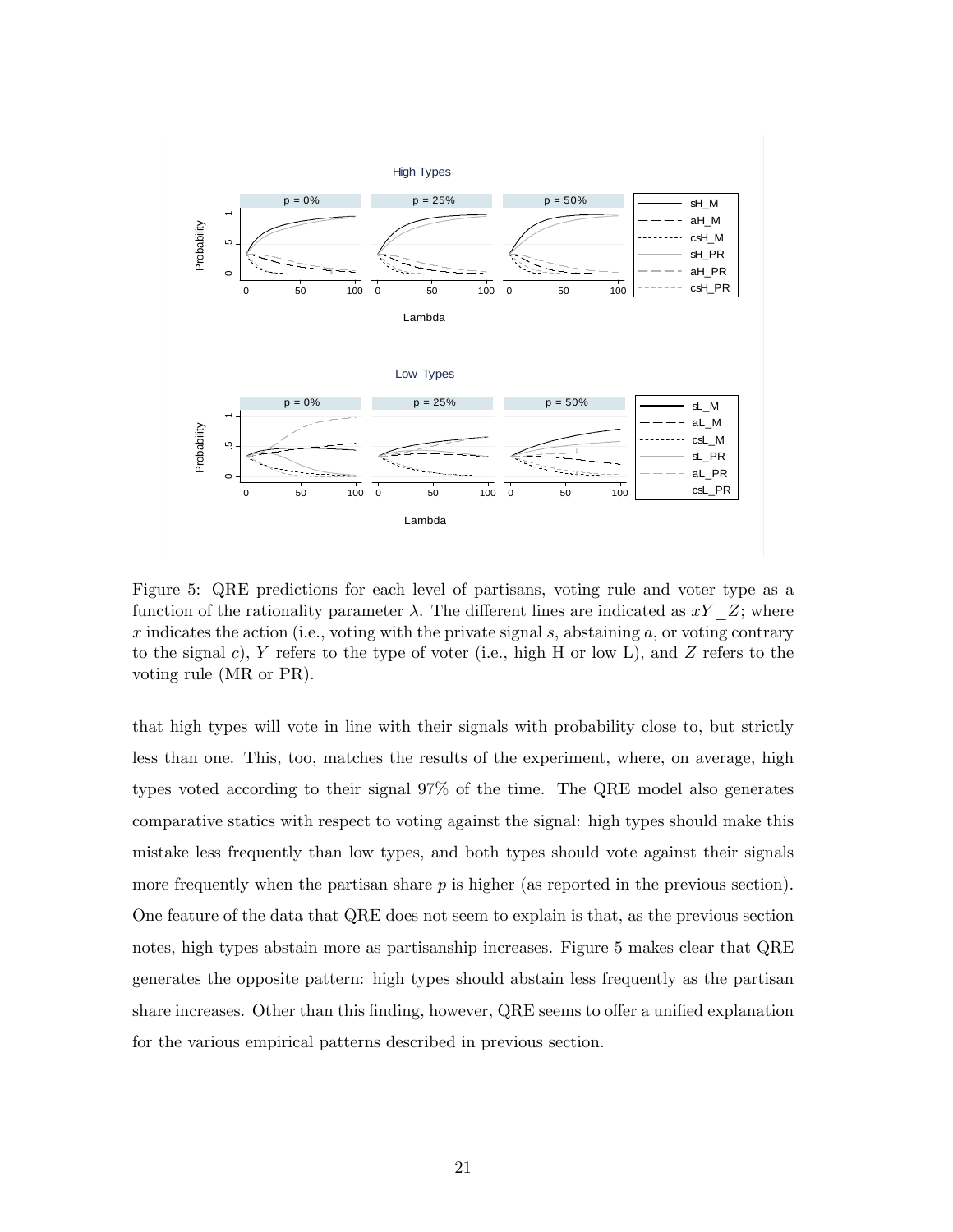## 7 Conclusion

This paper has reported the results of the first laboratory experiment on common interest PR elections. The central finding is that some voters abstain, even though all receive informative private signals, and voting is costless. In doing so, voters withhold their private information but actually improve the collective decision, by shifting weight to the signals of voters who are better informed. Similar behavior has been observed in existing experiments for majority rule, but may be surprising here given the dissimilarity of the marginal and the pivotal voting inferences. In fact, abstention is actually higher under PR than under majority rule. This is as predicted by theory, since mistakes are more permanent under PR, and therefore more costly. Otherwise, behavioral patterns for the two rules are quite similar. Most of the empirical patterns in voter behavior match the theoretical predictions of Nash equilibrium, and most of the remaining patterns match an augmented model where voters sometimes make mistakes in computing expected utility.

# References

- [1] Acemoglu, Daron. 2005. "Constitutions, Policy and Economics." Journal of Economic Literature, 43, 1025-1048.
- [2] Ahn, David S., and Santiago Oliveros. 2016. "Approval voting and scoring rules with common values." Journal of Economic Theory, 166: 304-310.
- [3] Battaglini, Marco, Rebecca B. Morton, and Thomas R. Palfrey. 2010. "The Swing Voter's Curse in the Laboratory." Review of Economic Studies,  $77(1)$ : 61-89.
- [4] Battaglini, Marco, Rebecca B. Morton, and Thomas R. Palfrey. 2008. "Information aggregation and strategic abstention in large laboratory elections.<sup>"</sup> The American Economic Review P&P,  $98(2)$ , 194-200.
- [5] Bhattacharya, Sourav, John Duffy, and Sun-Tak Kim. 2014. "Compulsory versus Voluntary Voting: An Experimental Study.î Games and Economic Behavior, 84, 111-131.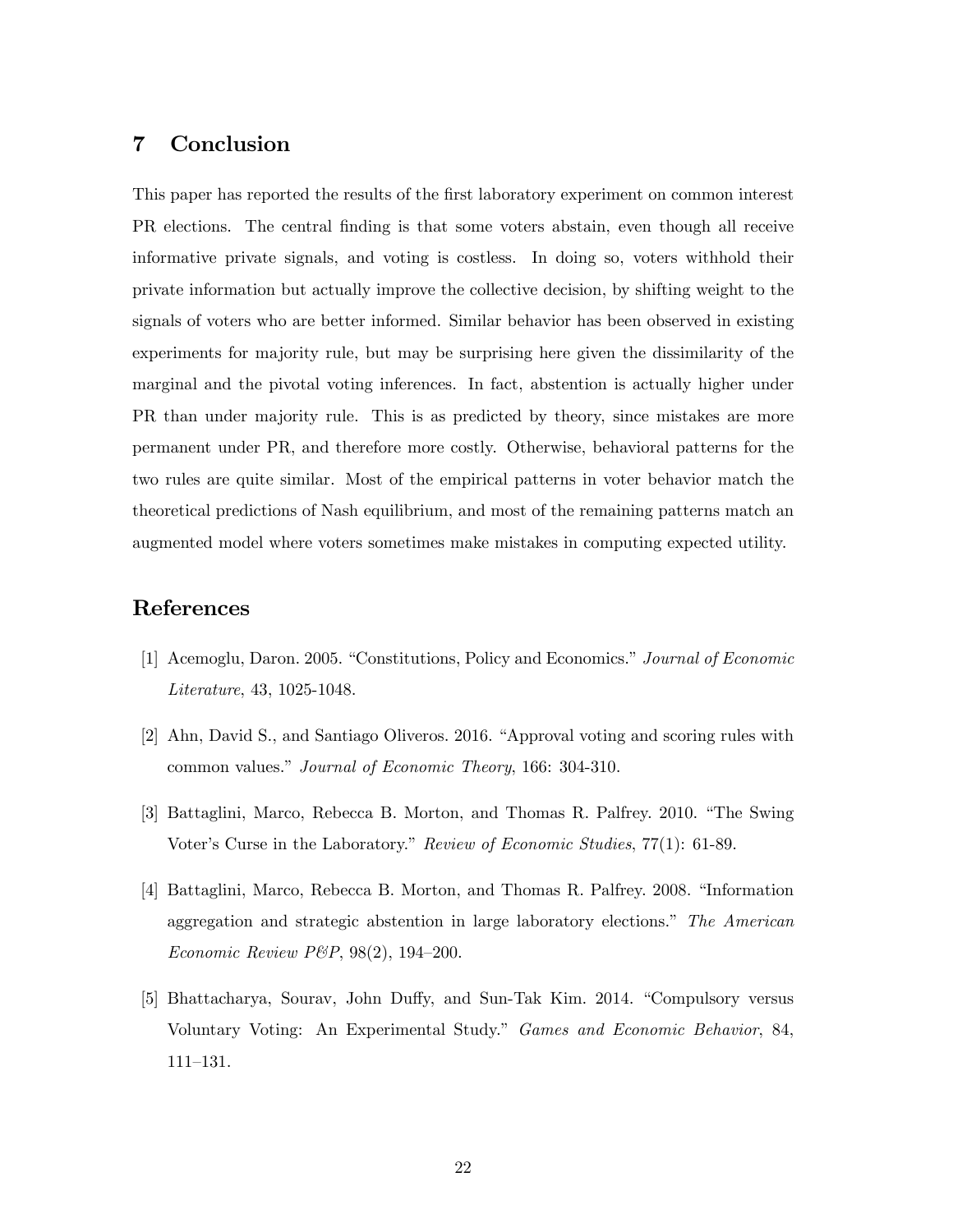- [6] Blais, André. 2000. "To Vote or Not to Vote: The Merits and Limits of Rational Choice Theory." University of Pittsburgh Press.
- [7] Blais, André and K. Carty (1990): "Does Proportional Representation Foster Voter Turnout?" European Journal of Political Research, 18: 168-181.
- [8] Blais, André, and Rafael Hortala-Vallve. 2016a. "Are People More or Less Inclined to Vote When Aggregate Turnout Is High?." Voting Experiments. Springer International Publishing, 2016. 117-125.
- [9] Blais, André, and Rafael Hortala-Vallve. 2016b. "Conformity and Turnout." Manuscript, London School of Economics and Political Science.
- [10] Bouton, Laurent, and Micael Castanheira. 2012. "One person, many votes: Divided majority and information aggregation."  $Econometrica$ , 80(1): 43-87.
- [11] Bouton, Laurent, Micael Castanheira and Aniol Llorente-Saguer. 2016. "Divided Majority and Information Aggregation: Theory and Experiment.<sup>n</sup> Journal of Public Economics, 134, 114-128.
- [12] Bouton, Laurent, Aniol Llorente-Saguer, and Frédéric Malherbe. 2016. "Get rid of unanimity: The superiority of majority rule with veto power." Journal of Political Economy, forthcoming.
- [13] Bouton, Laurent, Aniol Llorente-Saguer and Frédéric Malherbe. 2017. "Unanimous Rules in the Laboratory." Games and Economic Behavior, 102, 179-198.
- [14] Cason, Timothy N., and Vai-Lam Mui. 2005. "Uncertainty and resistance to reform in laboratory participation games." European Journal of Political Economy,  $21(3)$ : 708-737.
- [15] Condorcet, Marquis de. 1785. Essay on the Application of Analysis to the Probability of Majority Decisions. Paris: De líimprimerie royale. Trans. Iain McLean and Fiona Hewitt. 1994.
- [16] Faravelli, Marco and Santiago Sanchez-Pages. 2015. "(Don't) Make My Vote Count." Journal of Theoretical Politics, 27(4): 544-569.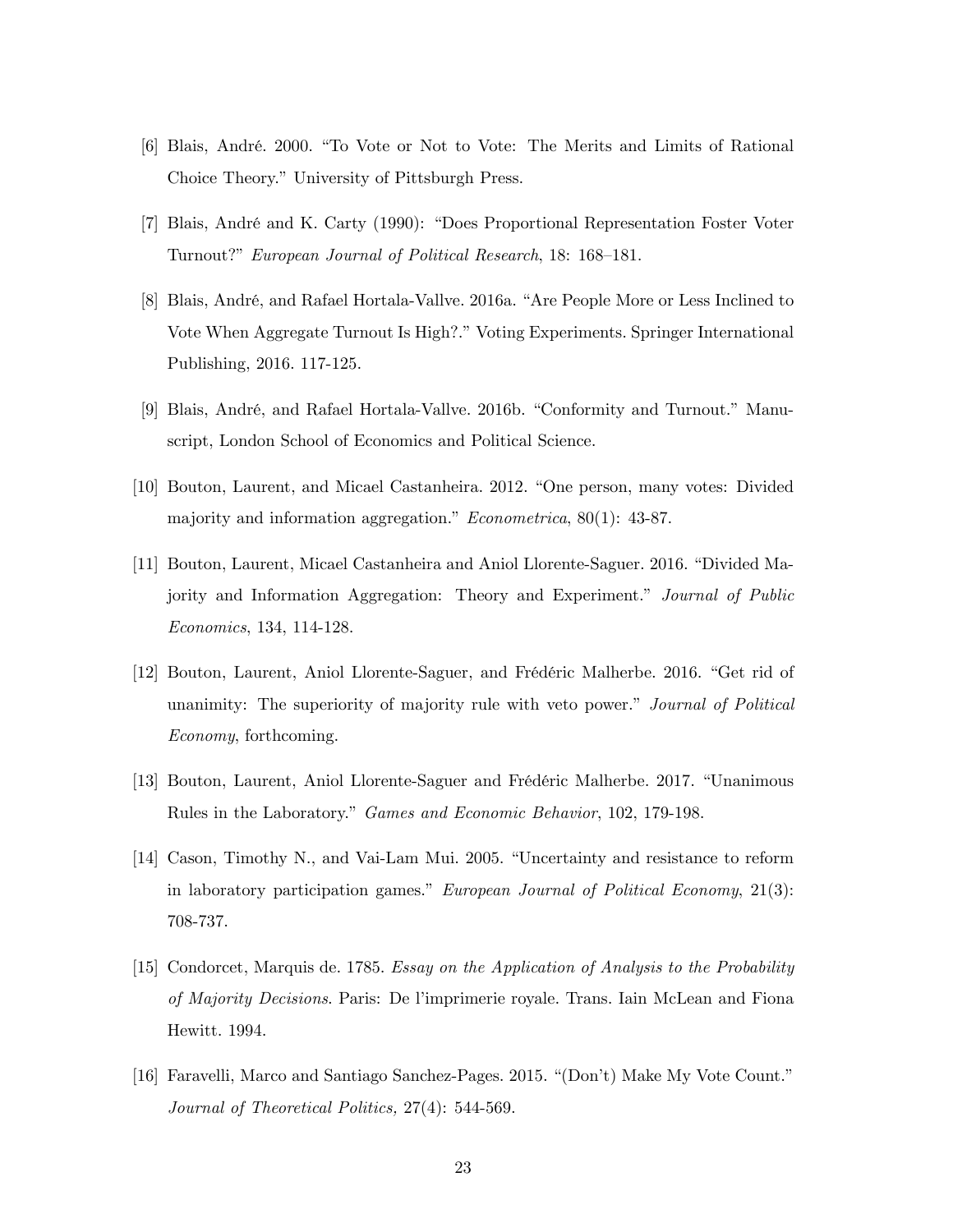- [17] Crewe, I. (1981): "Electoral Participation," in *Democracy at the Polls: A Compar*ative Study of Competitive National Elections, edited by David Butler, Howard R. Penniman, and Austin Ranney, Washington, D.C.: American Enterprise Institute.
- [18] Feddersen, Timothy J. and Wolfgang Pesendorfer. 1996. "The Swing Voter's Curse." The American Economic Review, 86(3): 408-424.
- [19] Feddersen, Timothy J. and Wolfgang Pesendorfer. 1998. "Convicting the Innocent: The Inferiority of Unanimous Jury Verdicts under Strategic Voting." The American Political Science Review, 92(1): 23-35.
- [20] Fehrler, Sebastian, and Niall Hughes. 2015. "How transparency kills information aggregation: theory and experiment." Manuscript, University of Warwick.
- [21] Fischbacher, Urs. 2007. "z-Tree Zurich Toolbox for Readymade Economic Experiments." Experimental Economics,  $10(2)$ : 171-178.
- [22] Franklin, M. (1996): "Electoral Participation," in *Comparing Democracies: Elections* and Voting in Global Perspective, edited by Lawrence LeDuc, Richard G.Niemi, and Pippa Norris. Thousand Oaks, Calf.: Sage.
- [23] Guiso, L., H. Herrera, M. Morelli and T. Sonno (2017), "Populism: Demand and Supply" (CEPR, working paper).
- [24] Goeree, Jacob and Charles Holt. 2005. "An Explanation of Anomalous Behavior in Models of Political Participation." American Political Science Review, 99(2): 201-213.
- $[25]$  Goeree, Jacob K., and Leeat Yariv. 2011. "An experimental study of collective deliberation."  $Econometrica$ , 79(3): 893-921.
- [26] Großer, Jens, and Arthur Schram. 2010. "Public opinion polls, voter turnout, and welfare: An experimental study." American Journal of Political Science,  $54(3)$ : 700-717.
- [27] Großer, Jens, and Michael Seebauer. 2016. "The curse of uninformed voting: An experimental study." Games and Economic Behavior, 97: 205-226.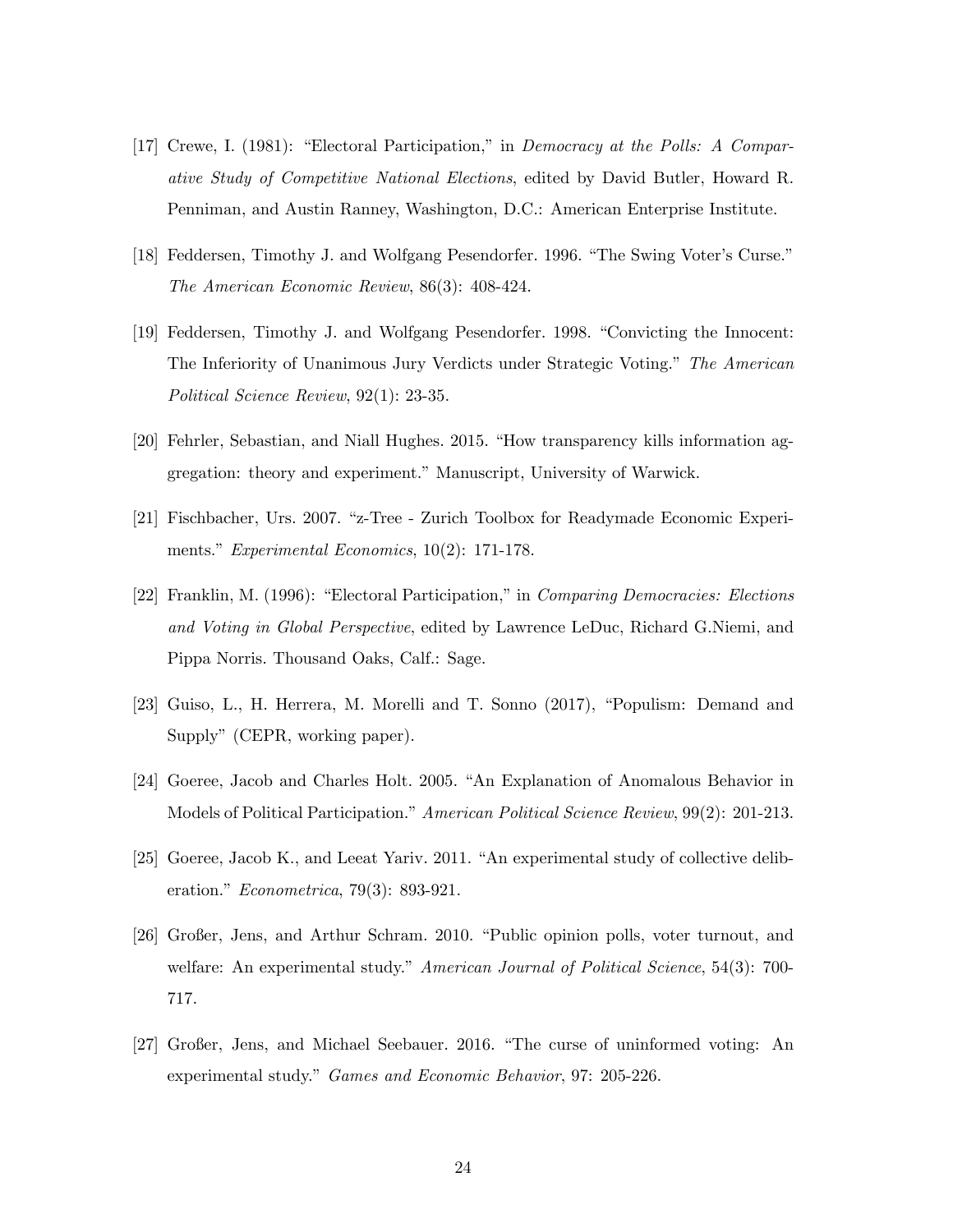- [28] Guarnaschelli, Serena, Richard McKelvey and Thomas R. Palfrey. 2000. "An Experimental Study of Jury Decision Rules" American Political Science Review, 94(2): 407-423.
- [29] Herrera, Helios, Massimo Morelli, and Salvatore Nunnari. 2015. "Turnout across Democracies." The American Journal of Political Science, 60: 607–624.
- [30] Herrera, Helios, Massimo Morelli, and Thomas Palfrey. 2014. "Turnout and Power Sharing." The Economic Journal, 124: F131–F162.
- [31] Herrera, Helios, Aniol Llorente-Saguer and Joseph C. McMurray. 2018. "The Marginal Voter's Curse." CEPR Discussion Paper no. 11463.
- [32] Jackman, R. (1987): "Political Institutions and Voter Turnout in the Industrial Democracies," American Political Science Review, 81: 405-23.
- [33] Jackman, R. and R. A. Miller (1995): "Voter Turnout in the Industrial Democracies During the 1980s," Comparative Political Studies, 27: 467–492.
- [34] Kamm, Aaron, and Arthur Schram. 2014. "A simultaneous analysis of turnout and voting under proportional representation: Theory and experiments.î Manuscript, University of Amsterdam.
- [35] Kamm, Aaron, and Arthur Schram. 2016. "Experimental Public Choice: Elections." Forthcoming at the Oxford Handbook of Public Choice.
- [36] Kartal, Melis. 2015a. "A Comparative Welfare Analysis of Electoral Systems with Endogenous Turnout," The Economic Journal, 125: 1369–1392.
- [37] Kartal, Melis. 2015b. "Laboratory elections with endogenous turnout: proportional representation versus majoritarian rule." Experimental Economics, 18: 366–384.
- [38] Kawamura, Kohei, and Vasileios Vlaseros. 2017. "Expert information and majority decisions." *Journal of Public Economics*, 147: 77-88.
- [39] Le Quement, Mark T., and Isabel Marcin. 2016. "Communication and voting in heterogeneous committees: An experimental study." Manuscript, Max Planck Institute for Collective Goods.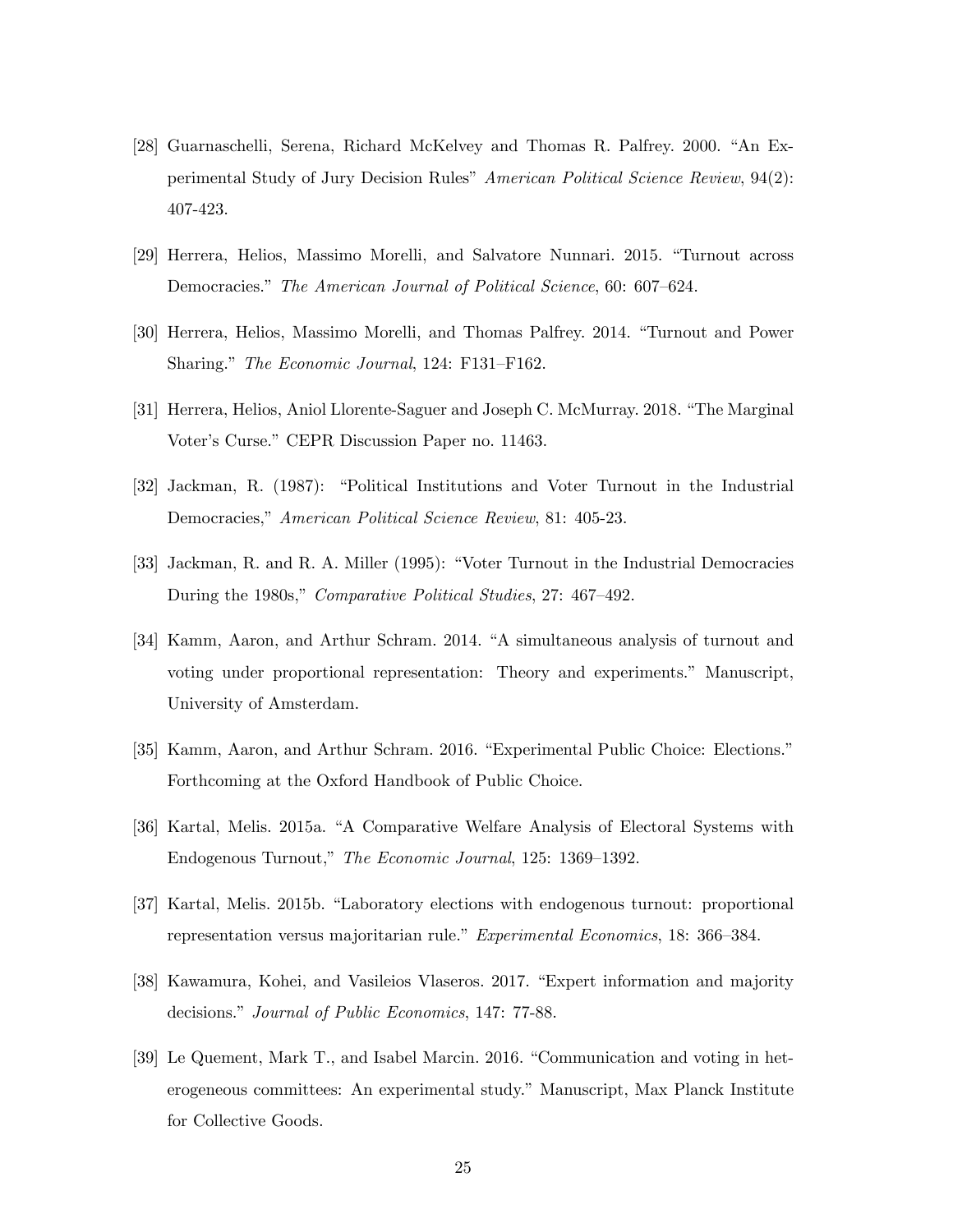- $[40]$  Levine, D. and T. R. Palfrey  $(2007)$ : "The Paradox of Voter Participation: A Laboratory Study," American Political Science Review, 101: 143-158.
- [41] Martinelli, Cesar. 2006. "Would Rational Voters Acquire Costly Information?" Journal of Economic Theory, 129: 225-251.
- [42] Matakos, Konstantinos, Orestis Troumpounis and Dimitrios Xefteris. 2015. "Turnout and polarization under alternative electoral systems." In: Schofield N, Caballero G (eds) The political economy of governance. Springer International Publishing, pp  $335 - 362.$
- [43] Mattozzi, Andrea, and Marcos Y. Nakaguma. 2012. "Public versus secret voting in committees." Manuscript, European Institute University.
- [44] McLennan, Andrew. 1998. "Consequences of the Condorcet Jury theorem for Beneficial Information Aggregation by Rational Agents.<sup>n</sup> American Political Science Review, 92(2): 413-418.
- [45] McMurray, Joseph C. 2013. "Aggregating Information by Voting: The Wisdom of the Experts versus the Wisdom of the Masses." The Review of Economic Studies,  $80(1)$ : 277-312.
- [46] McMurray, Joseph C. 2015. "The Paradox of Information and Voter Turnout." Public Choice 165 (1-2): 13-23.
- [47] McMurray, Joseph C. 2017a. "Ideology as Opinion: A Spatial Model of Commonvalue Elections." American Economic Journal: Microeconomics, forthcoming.
- [48] McMurray, Joseph C. 2017b. "Polarization and Pandering in a Spatial Model of Common-value Elections." Manuscript, Brigham Young University.
- [49] McMurray, Joseph C. 2017c. "Voting as Communicating: Mandates, Minor Parties, and the Signaling Voter's Curse." Games and Economic Behavior, 102: 199-223.
- [50] McMurray, Joseph C. 2017d. "Why the Political World is Flat: An Endogenous Left-Right Spectrum in Multidimensional Political Conflict." Manuscript, Brigham Young University.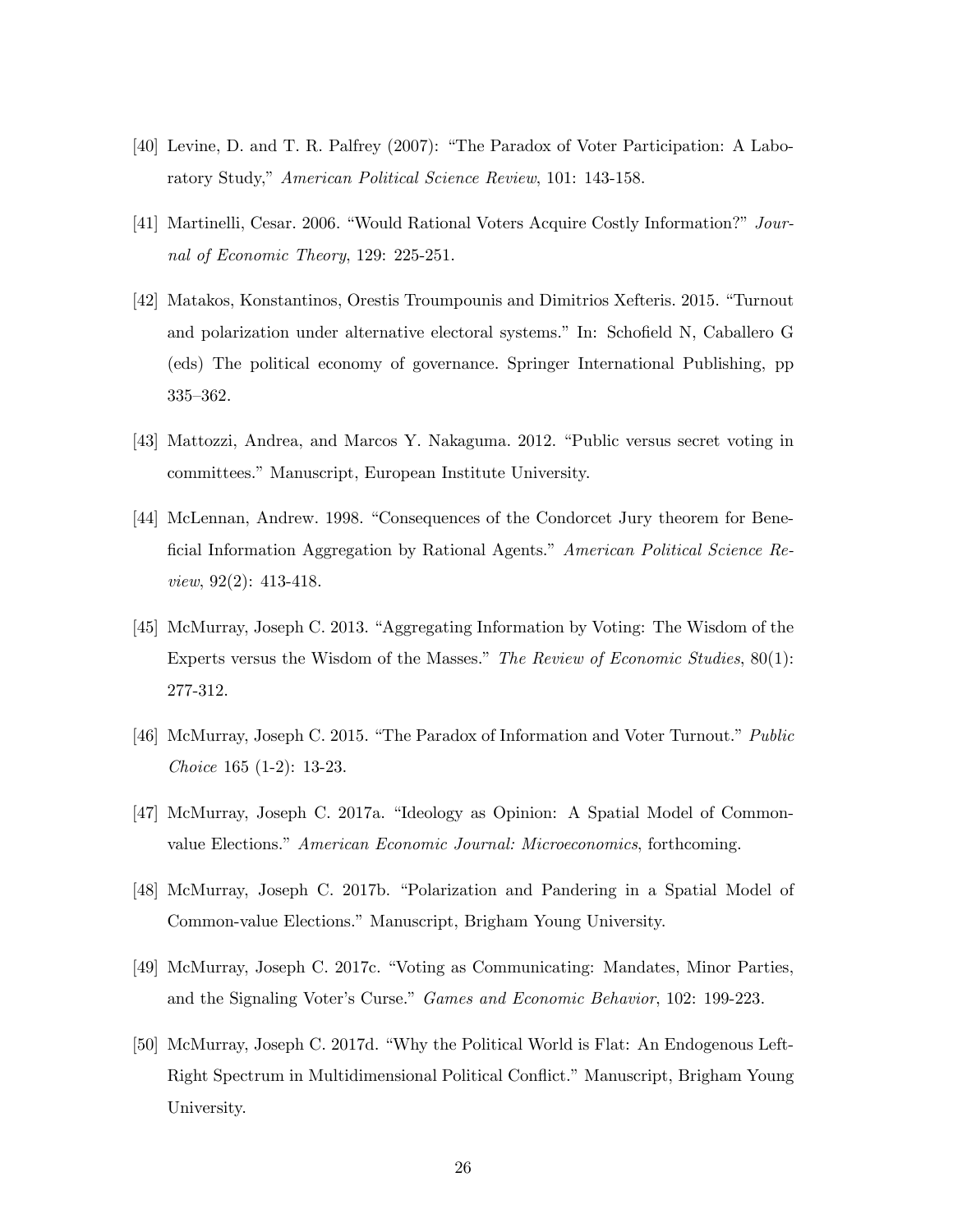- [51] Mengel, Friederike, and Javier Rivas. 2016. "Common value elections with private information and informative priors: theory and experiments." Manuscript, University of Bath.
- [52] Morton, Rebecca B., and Jean-Robert Tyran. 2011. "Let the experts decide? Asymmetric information, abstention, and coordination in standing committees." Games and Economic Behavior, 72(2): 485-509.
- [53] Palfrey, Thomas R. 2015. "Experiments in political economy." In: Kagel, J., Roth, A. (Eds.), Handbook of Experimental Economics, vol.2. Princeton University Press.
- [54] Persson, Torsten and Guido Tabellini. 2003. The Economic Effect of Constitutions. Cambridge, MA: MIT Press.
- [55] Piketty, Thomas. 1999. "The Information-aggregation Approach to Political Institutions." European Economic Review, 43: 791-800.
- [56] Powell, G.B. (1980): "Voting Turnout in Thirty Democracies," in Electoral Participation, edited by Richard Rose. Beverly Hills, Calif.: Sage.
- [57] Powell, G.B. (1986): "American Voter Turnout in Comparative Perspective," American Political Science Review, 80: 17-45.
- [58] Riambau, Guillem. 2018. "Strategic Abstention in Proportional Representation Systems (Evidence from Multiple Elections)." Manuscript, Yale-NUS.
- [59] Schram, Arthur, and Joep Sonnemans. 1996. "Voter turnout as a participation game: An experimental investigation." International Journal of Game Theory, 25(3): 385-406.
- [60] Sobbrio, Francesco and Pietro Navarra. 2010. "Electoral Participation and Communicative Voting in Europe." European Journal of Political Economy, 26(2): 185-207.
- [61] Wattenberg, Martin, Ian McAllister, and Anthony Salvanto. 2000. "How Voting is Like Taking an SAT Test: An Analysis of American Voter Rolloff." American Politics Research, 28: 234-250.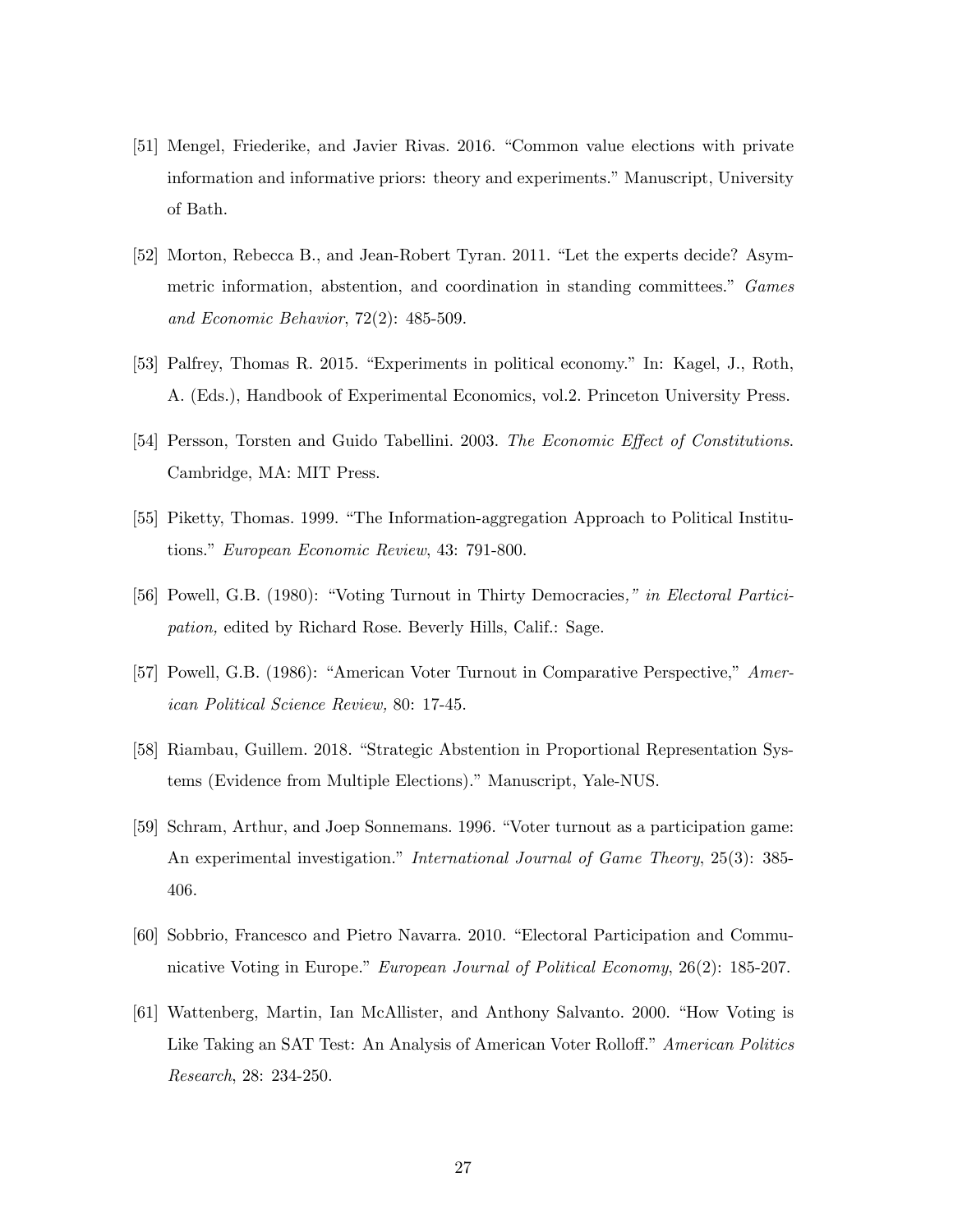# Appendix

## Appendix A: Questionnaire Data

In this section we describe the data collected in the questionnaire at the end of the experiment (see Table 2) and show how these vary across treatments (see Table 3). Variables Party and Religion were not included in the regressions in Appendix B since there was no obvious way to aggregate them.

| Variable    | Description                                                                                                                                                                                                                                                                                                                                               |
|-------------|-----------------------------------------------------------------------------------------------------------------------------------------------------------------------------------------------------------------------------------------------------------------------------------------------------------------------------------------------------------|
| Gender      | Female = 1; Male = 0                                                                                                                                                                                                                                                                                                                                      |
| Age         | Age in years                                                                                                                                                                                                                                                                                                                                              |
| Economics   | $= 1$ if the major is Economics. Originally, this was a categorical<br>variable with the options "Law" $(4.17\%)$ , "Economics" $(35.28\%),$<br>"Philology / Literature" $(0\%)$ , "Physics/Chemistry/Biology" $(1.39\%),$<br>"Engineering" $(13.89\%),$ "History" $(0.83\%),$ "Politics" $(0.28\%),$<br>"Mathematics" $(0.28\%)$ , "Others" $(43.89\%).$ |
| Year        | Years of studies.                                                                                                                                                                                                                                                                                                                                         |
| Religiosity | Degree of religiosity. Likert scale from 1 to 4.                                                                                                                                                                                                                                                                                                          |
| Religion    | Categorical variable: Christian $(56.11\%)$ , Hinduist $(0.56)$ ,<br>Muslim $(0.56)$ , No religion $(35.56)$ , Other Religion $(1.39)$ , Prefer<br>not to answer $(5.83)$ . Not included in the regressions.                                                                                                                                              |
| Politics    | Interest in Politics. Likert scale from 1 to 4.                                                                                                                                                                                                                                                                                                           |
| Party       | Categorical variable: Podemos $(23.33\%),$ PP $(17.22\%),$<br>PSOE (8.06%), UPvD (4.72%), EUPV-EV (3.06%),<br>Primavera $(0.83\%),$ Others $(16.11\%),$ Dk/Na $(26.67\%)$<br>Not included in the regressions.                                                                                                                                             |
| <b>Risk</b> | Tendency to take risks. Likert scale from 1 to 5.                                                                                                                                                                                                                                                                                                         |
| Trust       | Tendency to trust people. Likert scale from 1 to 5.                                                                                                                                                                                                                                                                                                       |
| Experiments | $= 1$ if the subject has participated in 4 or more experiments. Origi-<br>nally, this was a categorical variable about participation in previous<br>experiments: "Never", "1-3", "4-6", and "More than $6$ ".                                                                                                                                             |
| Siblings    | Number of siblings.                                                                                                                                                                                                                                                                                                                                       |

Table 2: Description of variables in the questionnaire data.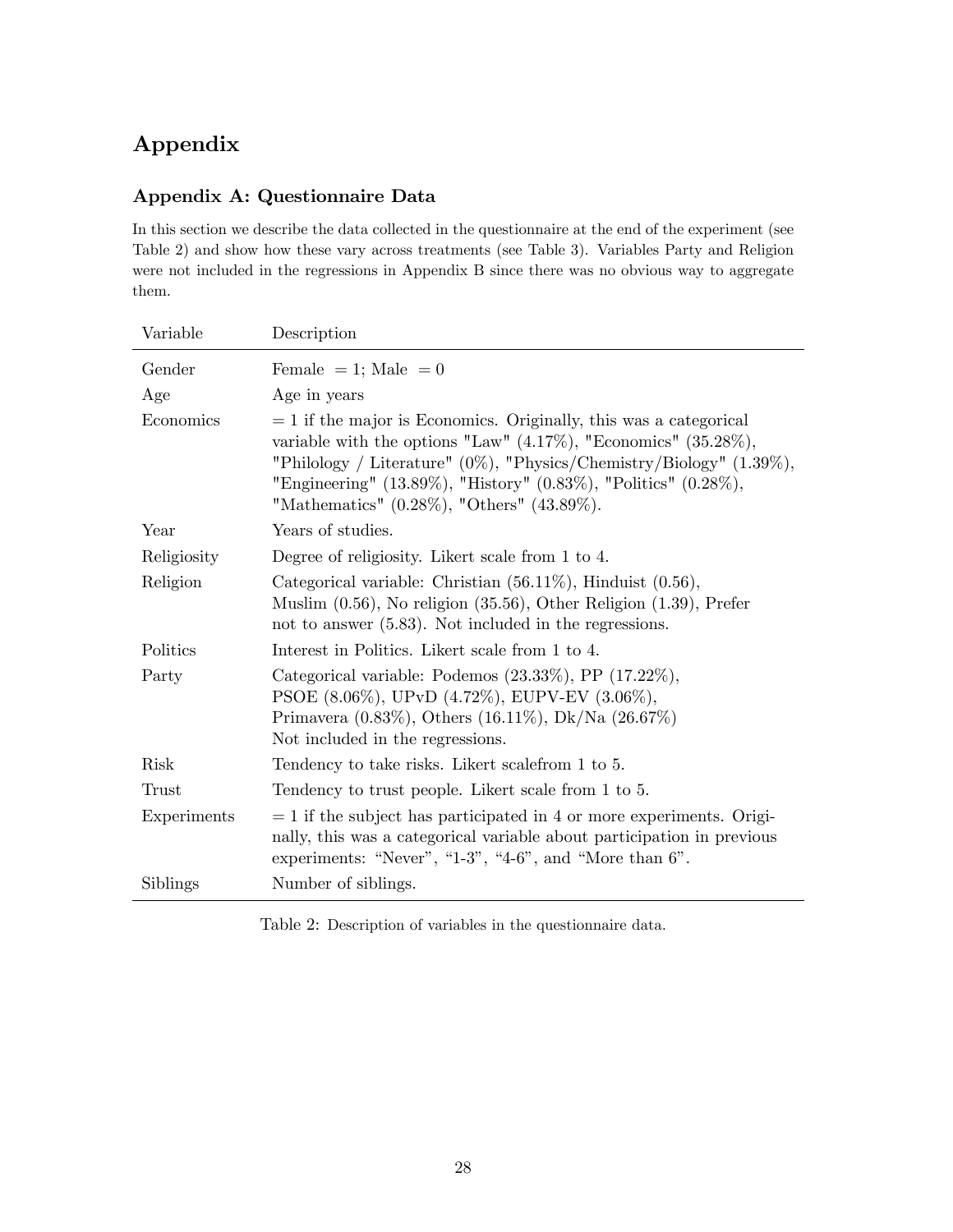|             | M <sub>0</sub> | M25   | M50   | P <sub>0</sub> | $\rm P25$ | P50   | p-value |
|-------------|----------------|-------|-------|----------------|-----------|-------|---------|
| Gender      | 0.47           | 0.57  | 0.45  | 0.55           | 0.58      | 0.50  | 0.602   |
| Age         | 22.25          | 21.42 | 21.02 | 21.57          | 21.42     | 21.18 | 0.213   |
| Economics   | 0.40           | 0.43  | 0.35  | 0.23           | 0.35      | 0.35  | 0.224   |
| Year        | 3.83           | 3.20  | 3.03  | 3.52           | 3.27      | 3.30  | 0.014   |
| Religiosity | 1.57           | 1.72  | 1.75  | 1.57           | 2.07      | 1.90  | 0.498   |
| Politics    | 2.42           | 2.67  | 2.53  | 2.57           | 2.67      | 2.67  | 0.243   |
| Risk        | 3.20           | 3.52  | 3.25  | 3.47           | 3.25      | 3.42  | 0.409   |
| Trust       | 2.88           | 2.67  | 2.67  | 2.58           | 2.52      | 2.57  | 0.254   |
| Experiments | 2.35           | 2.18  | 2.30  | 2.25           | 2.20      | 2.37  | 0.800   |
| Siblings    | 1.45           | 1.35  | 1.33  | 1.30           | 1.38      | 1.55  | 0.243   |

Table 3: Summary statistics by treatment group. The last column reports the p-value of an F-test of equality across treatments.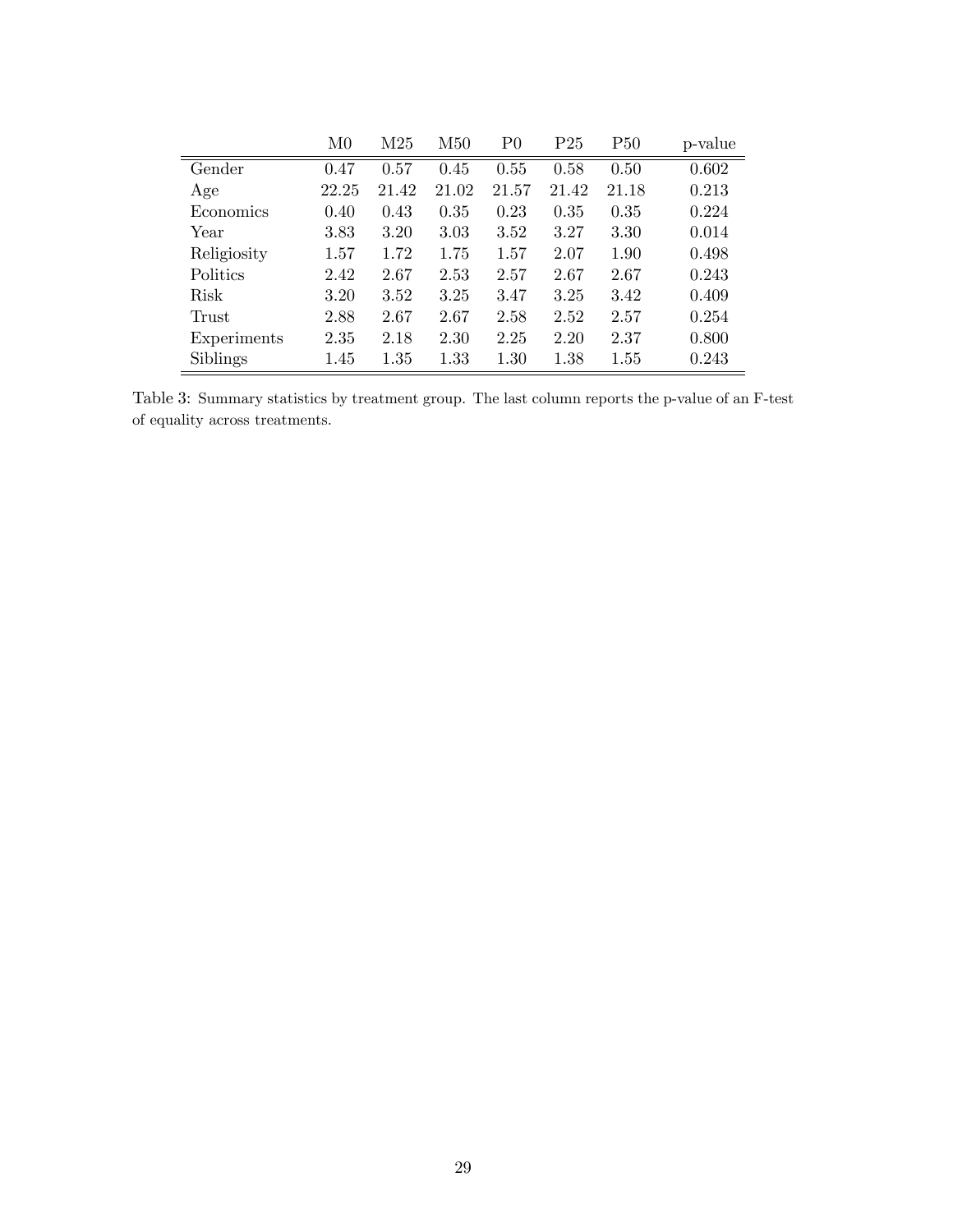| Variables               | (1)        | (2)            | (3)         |
|-------------------------|------------|----------------|-------------|
| dH MR 0                 | 0.000      | $-0.002$       | $-0.005$    |
|                         | (0.000)    | (0.009)        | (0.014)     |
| $dH_MRR_25$             | 0.023      | $0.031***$     | $0.033***$  |
|                         | (0.011)    | (0.006)        | (0.006)     |
| dH MR 50                | $0.026**$  | 0.015          | 0.015       |
|                         | (0.008)    | (0.011)        | (0.009)     |
| dH PR 0                 | 0.004      | 0.009          | 0.009       |
|                         | (0.004)    | (0.010)        | (0.020)     |
| dH PR 25                | $0.015*$   | $0.027***$     | $0.028**$   |
|                         | (0.006)    | (0.006)        | (0.009)     |
| dH PR 50                | $0.036*$   | 0.025          | 0.028       |
|                         | (0.017)    | (0.020)        | (0.025)     |
| $dL$ PR $0$             | $0.369**$  | $0.375***$     | $0.374**$   |
|                         | (0.101)    | (0.096)        | (0.089)     |
| $dL$ <sup>PR</sup> $25$ | $0.362***$ | $0.370***$     | $0.370***$  |
|                         | (0.037)    | (0.039)        | (0.039)     |
| $dL$ PR $50$            | $0.275***$ | $0.268***$     | $0.267***$  |
|                         | (0.055)    | (0.052)        | (0.053)     |
| $dL$ MR $0$             | $0.426***$ | $0.425***$     | $0.419***$  |
|                         | (0.067)    | (0.069)        | (0.069)     |
| $dL$ MR $25$            | $0.297***$ | $0.306***$     | $0.308***$  |
|                         | (0.033)    | (0.030)        | (0.030)     |
| $dL$ MR $50$            | $0.285***$ | $0.271***$     | $0.273***$  |
|                         | (0.046)    | (0.045)        | (0.044)     |
| Gender                  |            | $-0.105***$    | $-0.099***$ |
|                         |            | (0.009)        | (0.005)     |
| Age                     |            | $-0.010*$      | $-0.017**$  |
|                         |            | (0.004)        | (0.004)     |
| Experiments             |            | $0.045*$       | $0.037**$   |
|                         |            | (0.016)        | (0.012)     |
| Other controls          | No         | N <sub>o</sub> | Yes         |
| Observations            | 14,400     | 14,400         | 14,400      |
| R-squared               | 0.333      | 0.350          | 0.359       |

## Appendix B: Regressions on Abstention

Table 4: Linear regression of the probability of abstention on a number of dummies indicating the interaction between voter type, voting rule, and level of partisanship.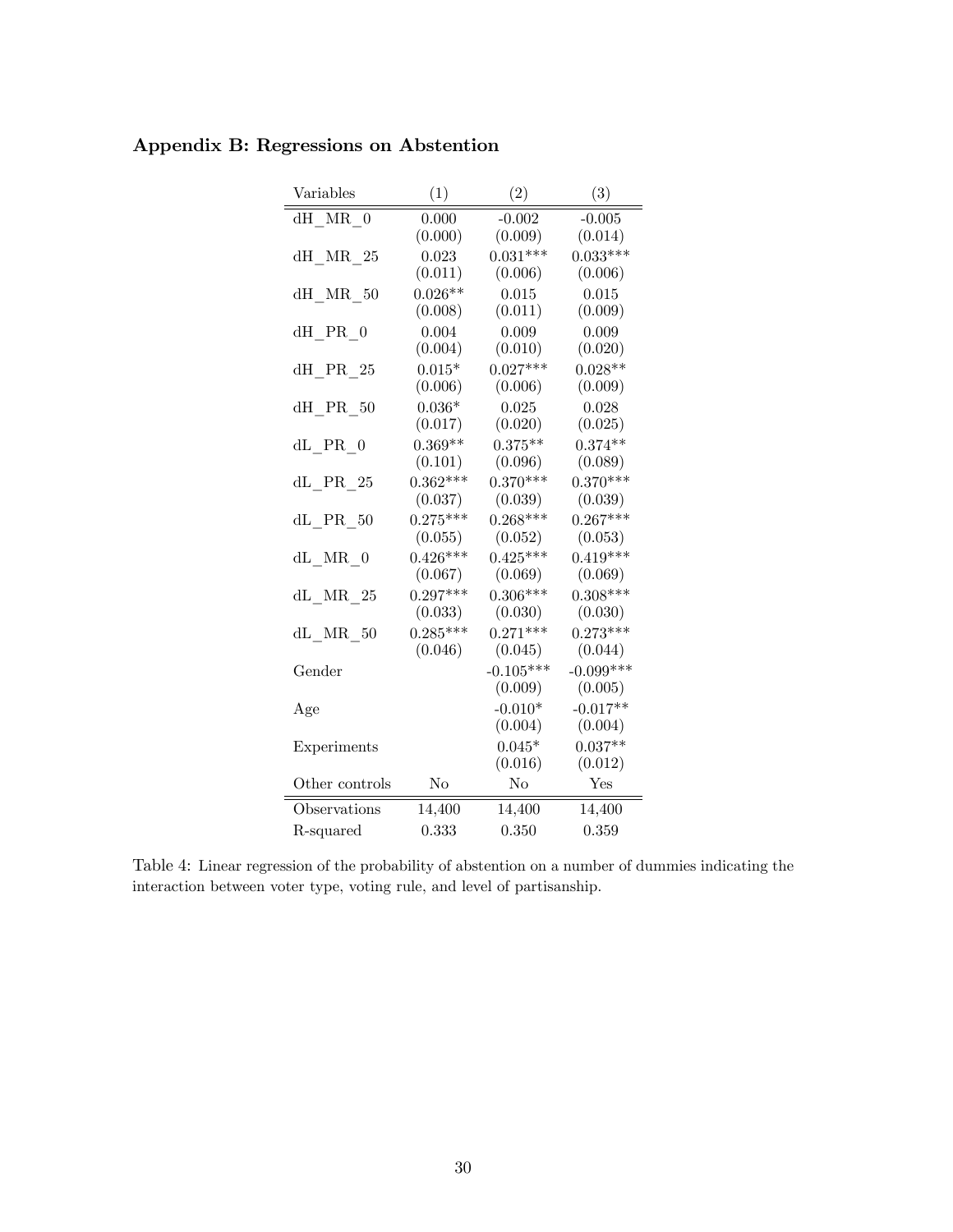

Figure 6: Observed abstention for each treatment, by voter type. The white (gray) bar corresponds to average abstention rate in PR (majority rule). The 95% confidence intervals are drawn from regression (3) reported in Table 4.

#### Appendix C. Instructions for the Experiment

Welcome and thank you for taking part in this experiment. Please remain quiet and switch o§ your mobile phone. It is important that you do not talk to other participants during the entire experiment. Please read these instructions very carefully; the better you understand the instructions the more money you will be able to earn. If you have further questions after reading the instructions, please give us a sign by raising your hand out of your cubicle. We will then approach you in order to answer your questions personally. Please do not ask aloud.

During the experiment all sums of money are listed in ECU (for Experimental Currency Unit). Your earnings during the experiment will be converted to euros at the end and paid to you in cash. The exchange rate is 40 ECU =  $1 \in \mathbb{R}$ . The earnings will be added to a participation payment of  $4 \in \mathbb{R}$ .

At the beginning of this experiment, participants will be randomly and anonymously divided into sets of 12 participants. These sets remain unaltered for the entire experiment, but you will never be told who is in your set. The experiment is divided into 40 rounds. The rules are the same for all participants and for all rounds. In each round, participants in each set are divided into two groups of 6 participants. In a given round you will only interact with the participants in your group for that round. The earnings in each round will depend partly on your own decision, partly on the decisions of the other participants in your group, and partly on chance.

The Triangle Color. There is a triangle, and at the beginning of each round, the color of the triangle will be chosen randomly. With  $50\%$  probability it will be blue A, and with  $50\%$ probability it will be red  $\blacktriangle$ . You will not know the color of the triangle, but each member of your group will receive a hint. Your objective as a group will be to guess the color of the triangle.

Types. As a hint of the color of the triangle, each group member will observe the color of one ball, drawn from an urn filled with 20 red and blue balls. First, however, each group member will be assigned a type: with 40% probability you will be designated as Type B and will receive a big hint; with 60% probability, you will be designated as Type S and will receive a small hint. Types will be assigned independently for each member of the group, so you and the other members of your group might have different types. You will learn your own type, but will not know the types of the other members of your group.

Big Hints. If your type is Type B, you will receive a big hint. First, an urn will be filled with 19 balls that are the same color as the triangle, and 1 ball of the opposite color (a total of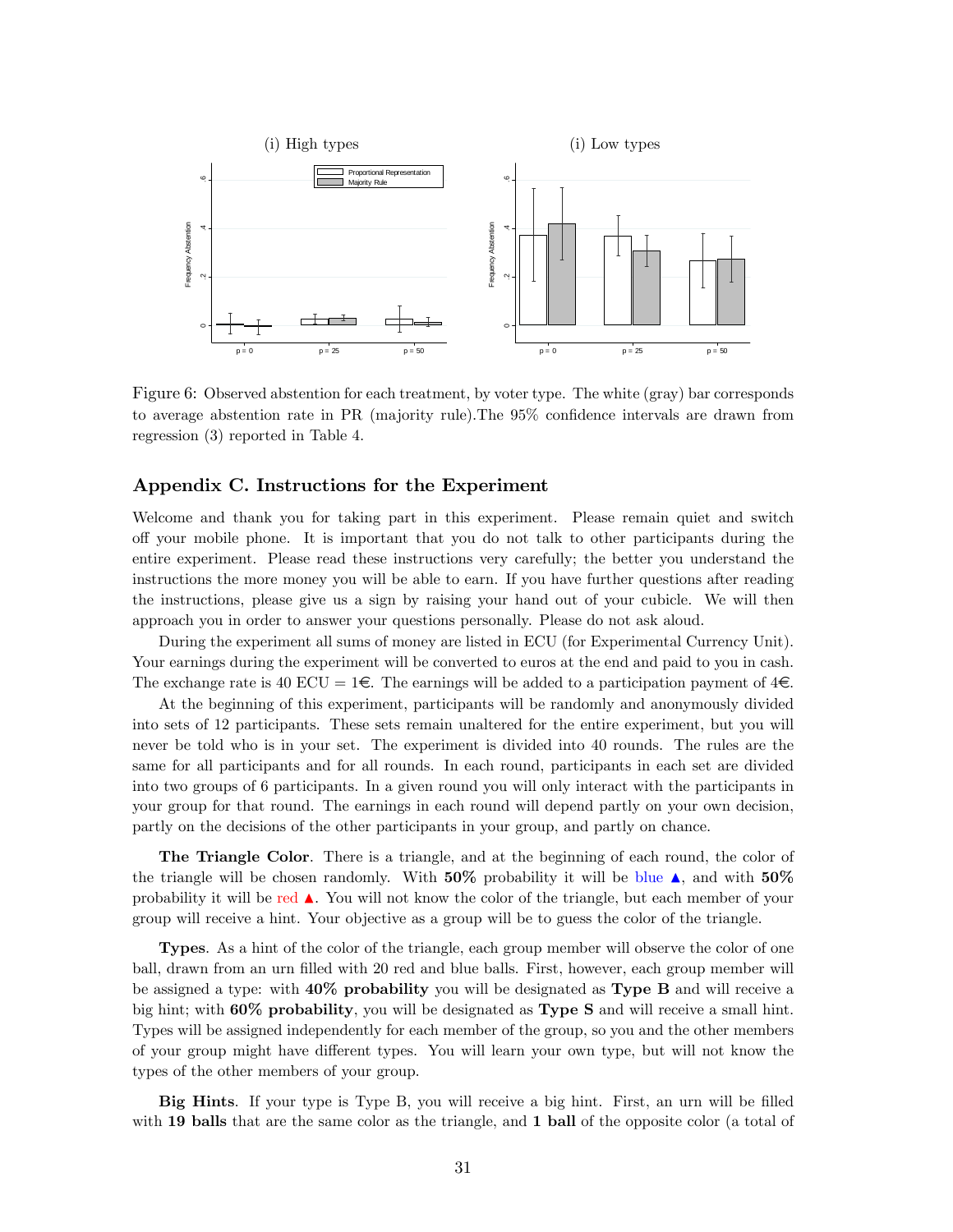20 balls). If the triangle is blue  $\triangle$ , for example, then the urn will be filled with 19 blue balls and 1 red ball. If the triangle is red  $\blacktriangle$ , the urn will be filled with 1 blue ball and 19 red balls. As a Type B individual, you will observe the color of one ball, drawn randomly from this urn. If other members of your group are designated as Type B, they will also observe one ball from this same urn. They might observe the same ball you observed, or a different ball.



**Small Hints.** If your type is Type S, you will receive a small hint. First, an urn will be filled with 13 balls that are the same color as the triangle, and 7 balls of the opposite color (a total of 20 balls). If the triangle is blue  $\triangle$ , for example, then the urn will be filled with 13 blue balls and 7 red balls. If the triangle is red  $\blacktriangle$ , the urn will be filled with 7 blue ball and 13 red balls. As a Type S individual, you will observe the color of one ball, drawn randomly from this urn. If other members of your group are designated as Type S, they will also observe one ball from this same urn. They might observe the same ball you observed, or a different ball.



Your Voting Decision. Your voting decision is one of three options: (1) vote Blue, (2) vote Red, or (3) Abstain from voting.

Regardless of your decision (vote Blue, vote Red, or Abstain), your choice might be changed with some probability:

With a probability of 65% (or 13 out of 20) your voting decision choice will be maintained.

 $\bullet$  With a probability of 10% (or 1 out of 10) your voting decision will be replaced by a computer who will Abstain.

 $\bullet$  With a probability of 12.5% (or 1 out of 8) your voting decision will be replaced by a computer who will vote **Blue**.

 With a probability of 12.5% (or 1 out of 8) your voting decision will be replaced by a computer who will vote **Red**.

At the end of each round you will be told whether your voting decision was maintained or replaced. If your vote is replaced, you will also be told how a computer voted in your place.

The other members of your group will cast votes in the same fashion, and like you, their votes might randomly be replaced by computers. At the end of each round, you will see the final vote cast by each of your group members, but you will not be told whether their original vote choices were replaced by computers or not.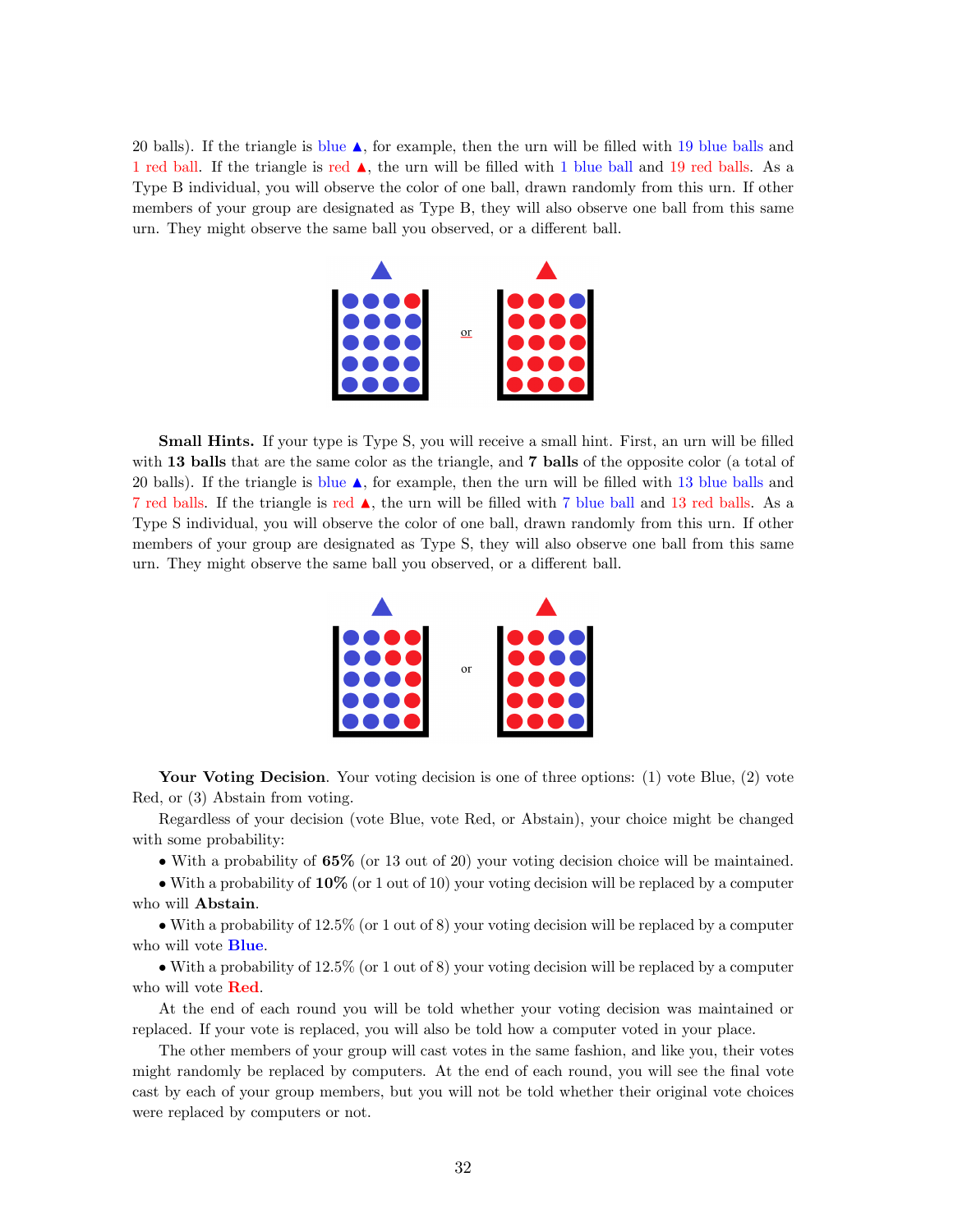Your Payoff. Your payoff in a given round will be the same for all members in your group. Your payoff will depend **only** on the numbers of Blue and Red votes in your group (and **not** on the number of abstentions).

 $[P]$ 

If the color of the triangle receives **more** votes than the other color, your payoff will be  $100$ .

If the color of the triangle receives **fewer** votes than the other color, your payoff will be  $0$ .

If the color of the triangle and the other color receive **equal** numbers of votes, your payoff will be 50.

Example 1: Suppose that the triangle is red  $\blacktriangle$  and that there are 3 Blue votes and 2 Red votes. Since there are fewer votes for the color of the triangle than for the other color, your payoff is  $0$ ECUs.

Example 2: Suppose that the triangle is red  $\blacktriangle$  and that there are 0 Blue votes and 2 Red votes. Since there are more votes for the color of the triangle than for the other color, your payoff is 100 ECUs.

The following table lists your payoff, for any possible combination of Blue and Red votes.

|                            |                | 0   |     | 2   | 3  | 4 | 5 | 6 |
|----------------------------|----------------|-----|-----|-----|----|---|---|---|
| <b>Number</b>              | 0              | 50  | 0   | 0   | 0  | 0 | 0 | 0 |
|                            | 1              | 100 | 50  | 0   | 0  | 0 | 0 |   |
| of votes                   | $\overline{2}$ | 100 | 100 | 50  | 0  | 0 |   |   |
| for the<br>color of<br>the | 3              | 100 | 100 | 100 | 50 |   |   |   |
|                            | 4              | 100 | 100 | 100 |    |   |   |   |
| triangle                   | 5              | 100 | 100 |     |    |   |   |   |
|                            | 6              | 100 |     |     |    |   |   |   |

#### Number of votes for the other color

[M]

Your payoff in will be the **percentage** of votes that have the **same** color as the triangle (if this percentage is not an entire number, the payment will be rounded to the closest entire number). If there are no votes (because everyone abstains) then your payoff is 50.

Example 1: Suppose that the triangle is red  $\blacktriangle$  and that there are 3 Blue votes and 2 Red votes. Since  $40\%$  (i.e. two out of five) of the votes match the color of the Triangle, your payoff is 40.

Example 2: Suppose that the triangle is red  $\blacktriangle$  and that there are 0 Blue votes and 2 Red votes. Since  $100\%$  (i.e. two out of two) of the votes match the color of the Triangle, your payoff is 100.

The following table lists your payoff, for any possible combination of Blue and Red votes.

Information at the end of each Round. Once you and all the other participants have made your choices and these choices have been randomly replaced (or not), the round will be over. At the end of each round, you will receive the following information about the round: the color of the triangle, your vote, and the total numbers of Blue votes, Red votes, and abstentions in your group. You will also observe [M: the percentage of votes that match the color of the Triangle, and] [P: whether the color of the Triangle received more, equal or fewer votes than the other color, and] the payoff for your group.

Final Earnings. After the 40 rounds are over, the computer will randomly select 5 of the 40 rounds and you will receive the rewards that you had earned in each of those rounds. Each of the 40 rounds has the same chance of being selected.